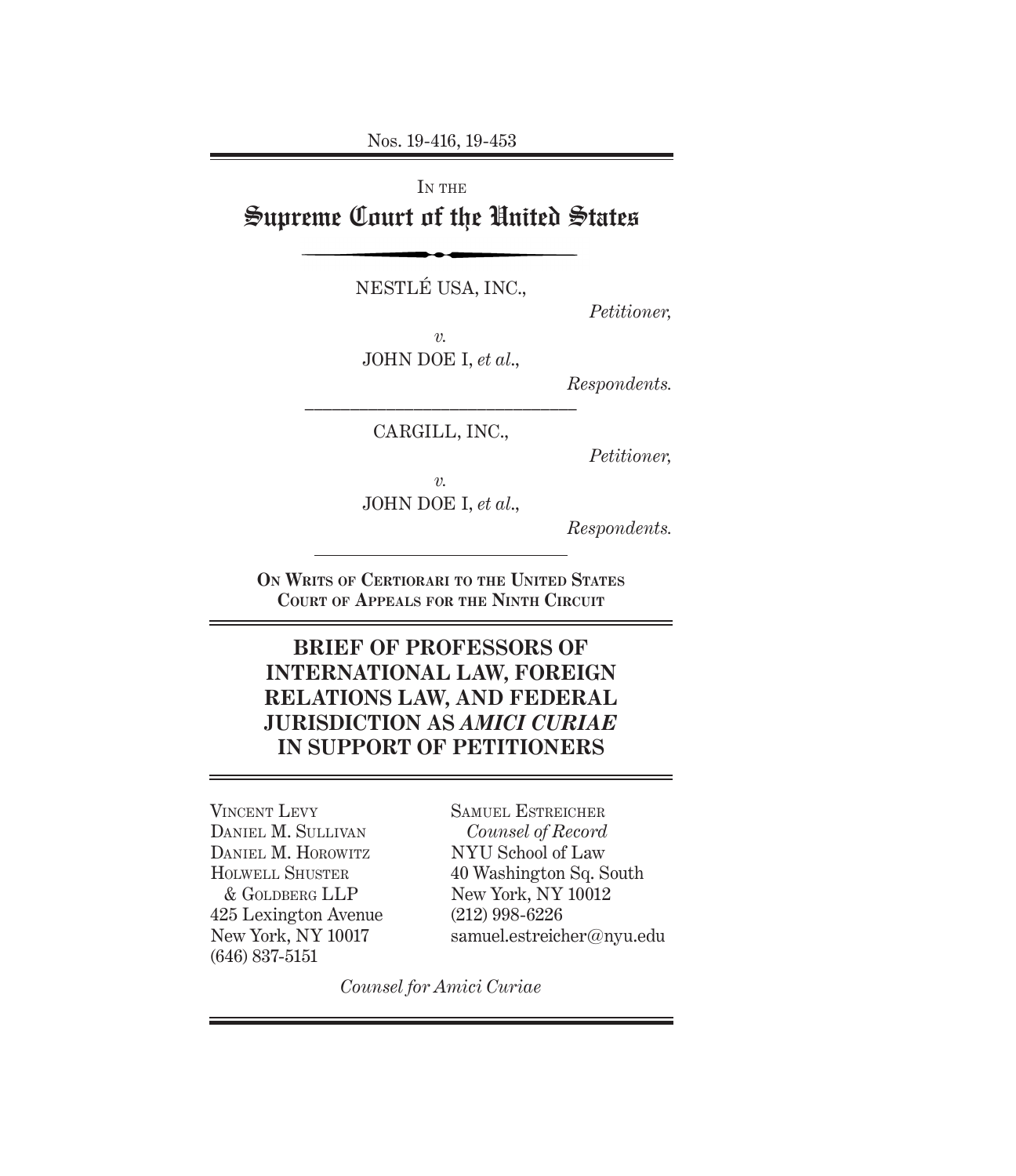# **TABLE OF CONTENTS**

|     | SUMMARY OF THE ARGUMENT1                                                                                                                                                                                                                        |
|-----|-------------------------------------------------------------------------------------------------------------------------------------------------------------------------------------------------------------------------------------------------|
|     |                                                                                                                                                                                                                                                 |
| I.  | CONGRESS ENACTED THE ATS TO<br>ADDRESS TORT CLAIMS BY ALIENS,<br>WHICH, IF LEFT UNREDRESSED, MIGHT<br>GIVE OTHER COUNTRIES "JUST CAUSE"<br>${\rm FOR\,WAR}.\dots.\dots.\dots.\dots.\dots.\dots.\dots.\dots.\dots.\dots.\dots.\dots.\dots.\dots$ |
|     | A. This Court Has Not Recognized A Cause Of<br>Action Under The ATS For Conduct That<br>Does Not Implicate An International Duty                                                                                                                |
|     | B. The ATS Was Enacted To Address Only<br>Law-Of-Nations Violations That<br>"Threatened Serious Consequences" For<br>The Diplomacy Or Security Of The United                                                                                    |
|     | C. Contrary To The Purpose Of The ATS,<br>Recognizing A Cause Of Action Here Is<br>More Likely To Cause Diplomatic Tensions                                                                                                                     |
| II. | PRIVATE CORPORATIONS CANNOT BE<br>SUED UNDER THE ATS13                                                                                                                                                                                          |
|     | A. Corporate Liability Under The ATS<br>Requires, At A Minimum, Consensus<br>Under International Law That Private<br>Corporations Should Be Liable For<br>Violations Of The Law Of Nations.  13                                                 |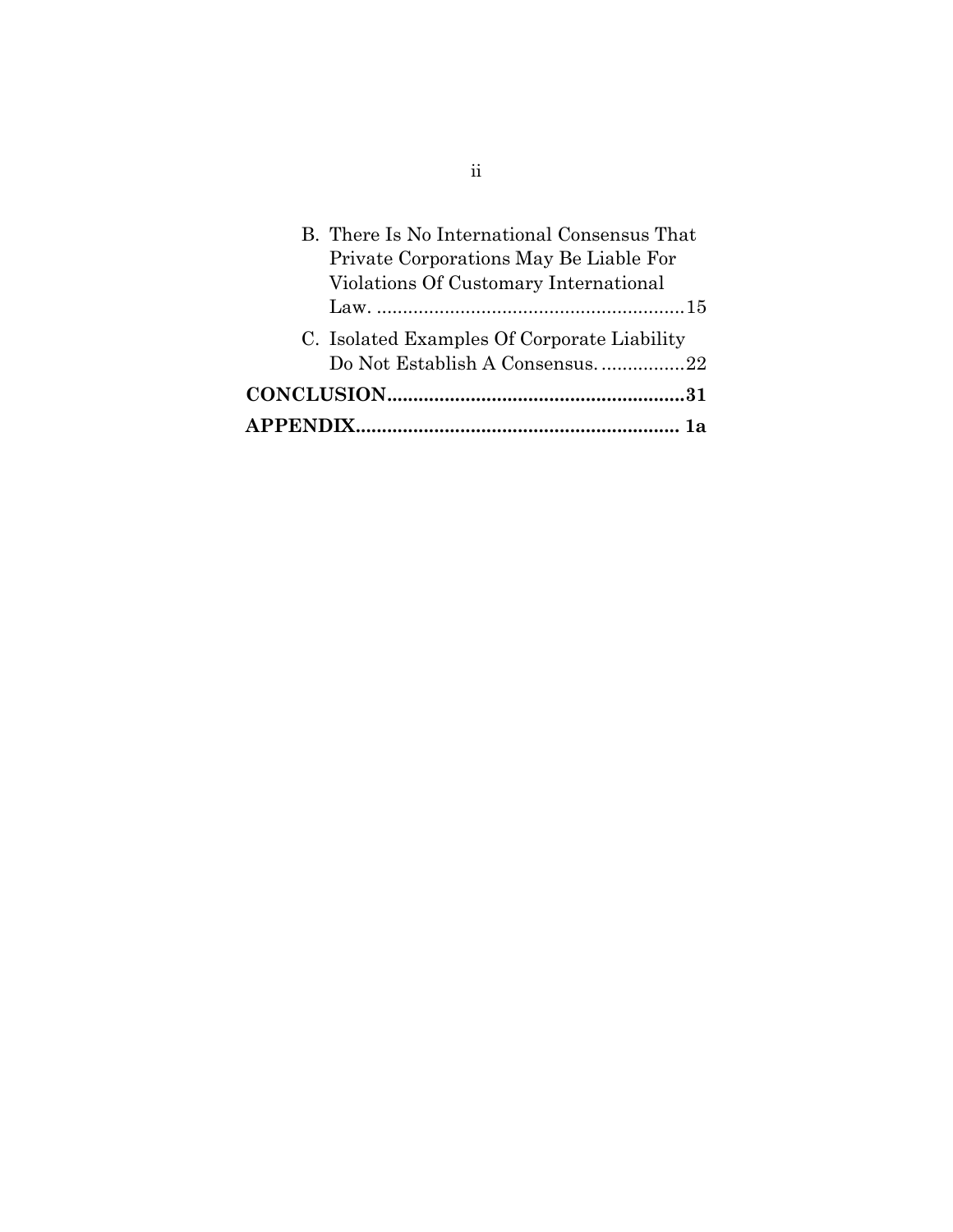## **TABLE OF AUTHORITIES**

## **CASES**

| Correctional Servs. Corp. v. Malesko,  |
|----------------------------------------|
| Henfield's Case,                       |
| In re S. Africa Apartheid Litig.,      |
| Jesner v. Arab Bank, PLC,              |
| Kiobel v. Royal Dutch Petroleum Co.,   |
| Kiobel v. Royal Dutch Petroleum Co.,   |
| Mohamed v. Palestinian Auth.,          |
| Sosa v. Alvarez-Machain,               |
| United States v. The La Jeune Eugenie, |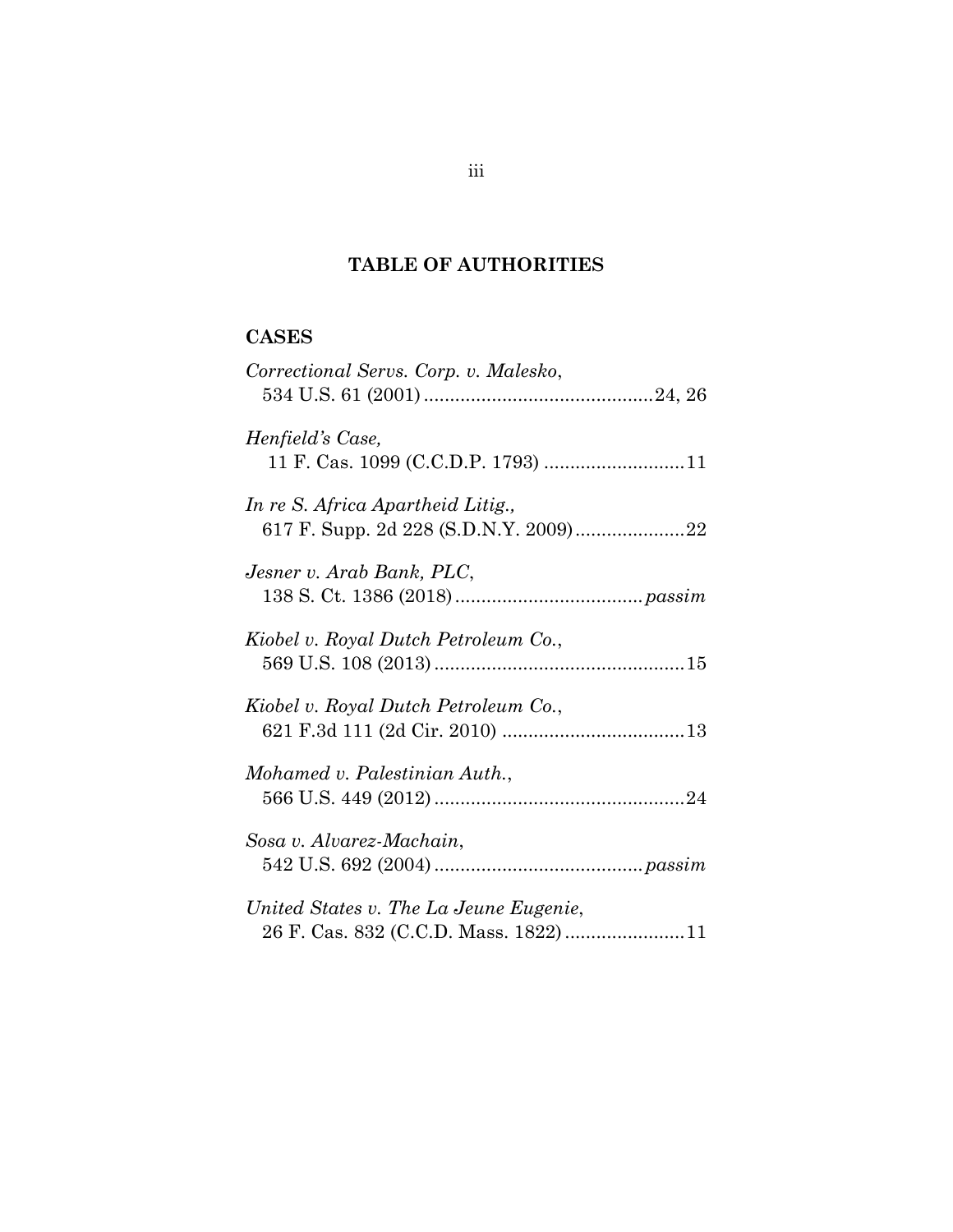## **STATUTES**

| Suppression of the Financing of Terrorism<br>Convention Implementation Act of 2002  13, 28                                                      |
|-------------------------------------------------------------------------------------------------------------------------------------------------|
| Torture Victim Protection Act of 199124                                                                                                         |
| <b>INTERNATIONAL CASES</b>                                                                                                                      |
| 1 Trial of the Major War Criminals before the                                                                                                   |
| International Military Tribunal 223 (1947)19                                                                                                    |
| In re Tesch and Others (Zyklon B Case)<br>Ann. Digest and Reports of Public International<br>Law Cases, Year 1946 (H. Lauterpacht ed., 1951) 17 |
| Nabob of the Carnatic v. East India Company, 30                                                                                                 |
| Prosecutor v. Ayyash,<br>Stl-11-01/T/TC (U.N. Sp. Tr. for Lebanon Aug. 18,                                                                      |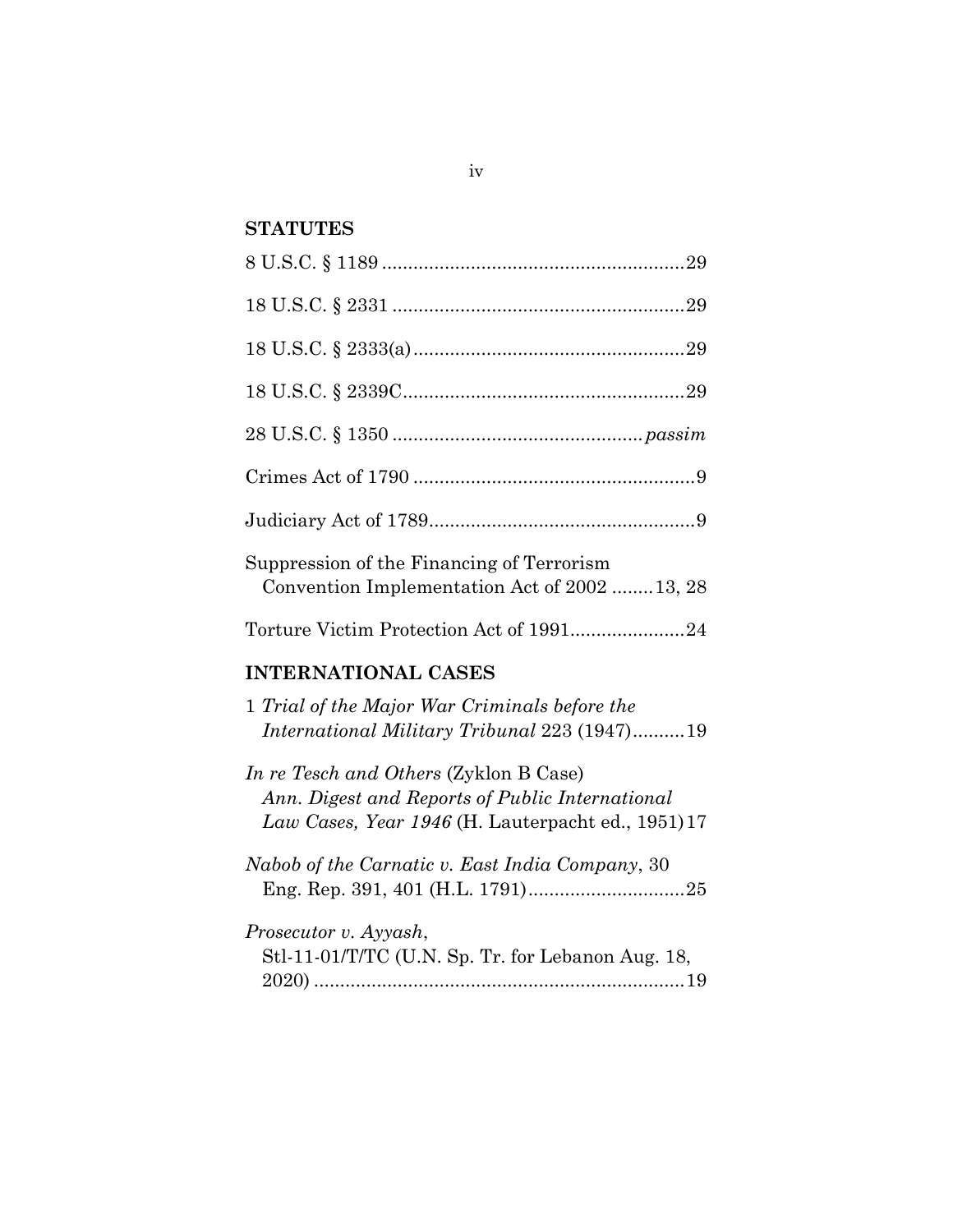| The Case of the Jurisdiction of the House of Peers, |  |
|-----------------------------------------------------|--|
| between Thomas Skinner, Merchant, and the East-     |  |
| India Company                                       |  |
|                                                     |  |

## **INTERNATIONAL STATUTES**

| Charter of the International Military Tribunal, (Oct.<br>6, 1945), 81 U.N.T.S. 286 (1951) 16, 17       |  |
|--------------------------------------------------------------------------------------------------------|--|
|                                                                                                        |  |
|                                                                                                        |  |
|                                                                                                        |  |
| Statute of the International Crim. Trib. For the<br>Former Yugoslavia S.C. Res. 827, Art. 7(1), U.N.   |  |
| Statute of the International Criminal Tribunal for<br>Rwanda, S.C. Res. 955, Art. 6(1), U.N. S/RES/955 |  |
| <b>INTERNATIONAL TREATIES</b>                                                                          |  |

| Definitive Treaty of Peace, U.S.-Gr. Brit., |  |
|---------------------------------------------|--|
|                                             |  |

International Convention for the Suppression of the Financing of Terrorism, Dec. 9, 1999, S. Treaty Doc. No. 106–49, 2178 U.N.T.S. 232 .....................29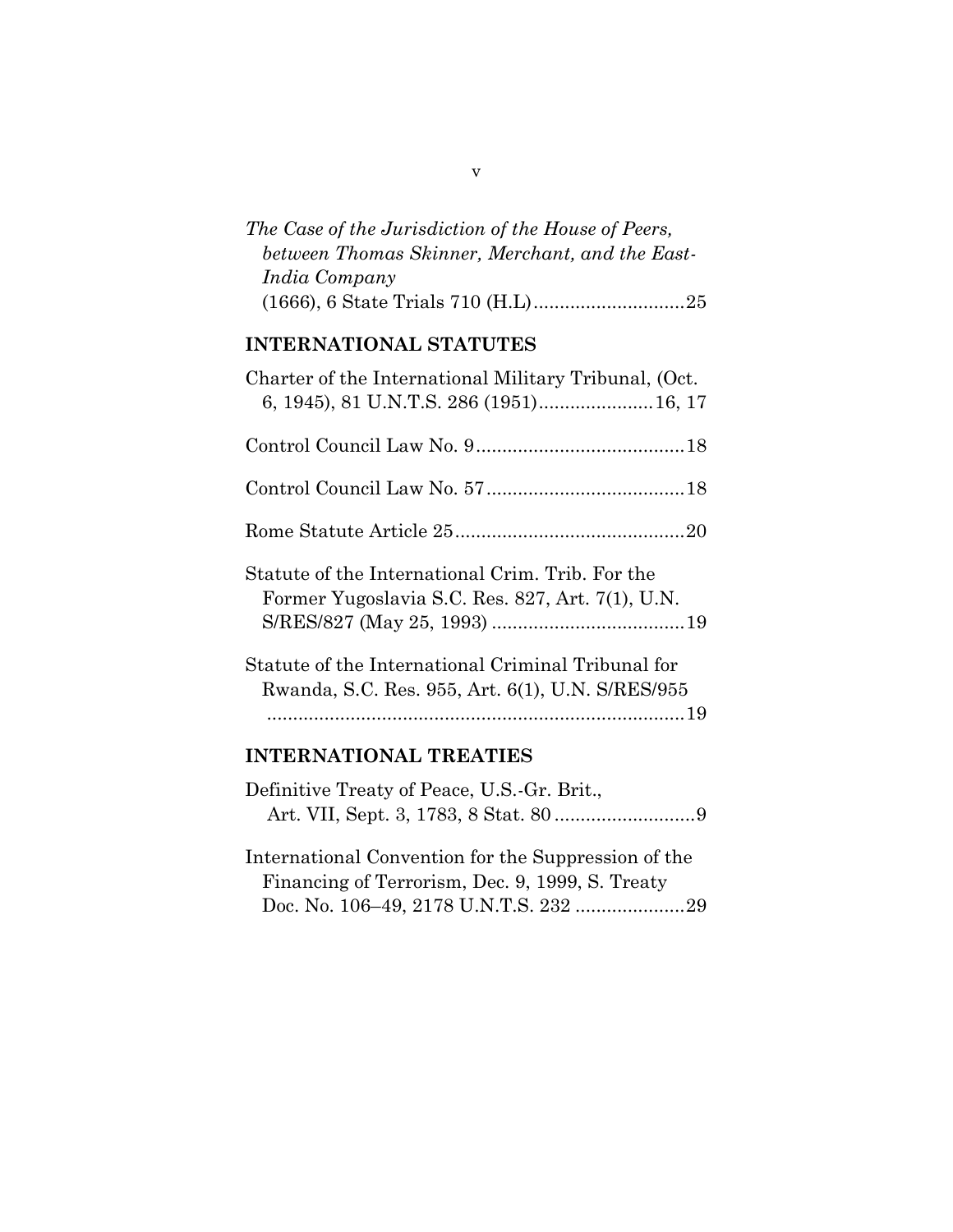# **OTHER AUTHORITIES**

| 1 The Records of the Federal Convention of 1787                                                                                                                                                                                                                                               |
|-----------------------------------------------------------------------------------------------------------------------------------------------------------------------------------------------------------------------------------------------------------------------------------------------|
| 4 William Blackstone, Commentaries on the Laws of                                                                                                                                                                                                                                             |
| 1950 Yearbook of the International Law Comm'n                                                                                                                                                                                                                                                 |
| 21 Journals of the Continental Congress                                                                                                                                                                                                                                                       |
| Kai Ambos, Article 25, in Commentary on the Rome<br>Statute of the International Criminal Court:<br>Observers' Notes, Article by Article 477-78 (2d ed.                                                                                                                                       |
| Ian Brownlie, <i>Principles of International Law</i> ,                                                                                                                                                                                                                                        |
| Andrew Clapham, The Question of Jurisdiction<br>Under International Criminal Law over Legal<br>Persons: Lessons Learned from the Rome<br>Conference on an International Criminal Court, in<br>Liability of Multinational Corporations under<br>International Law 150–51 (M.T. Kamminga and S. |
| Dep't of State, U.S. Relations with Cote D'Ivoire<br>Bilateral Relations Fact Sheet (Dec. 4, 2018),<br><i>available at https://www.state.gov/u-s-relations-</i>                                                                                                                               |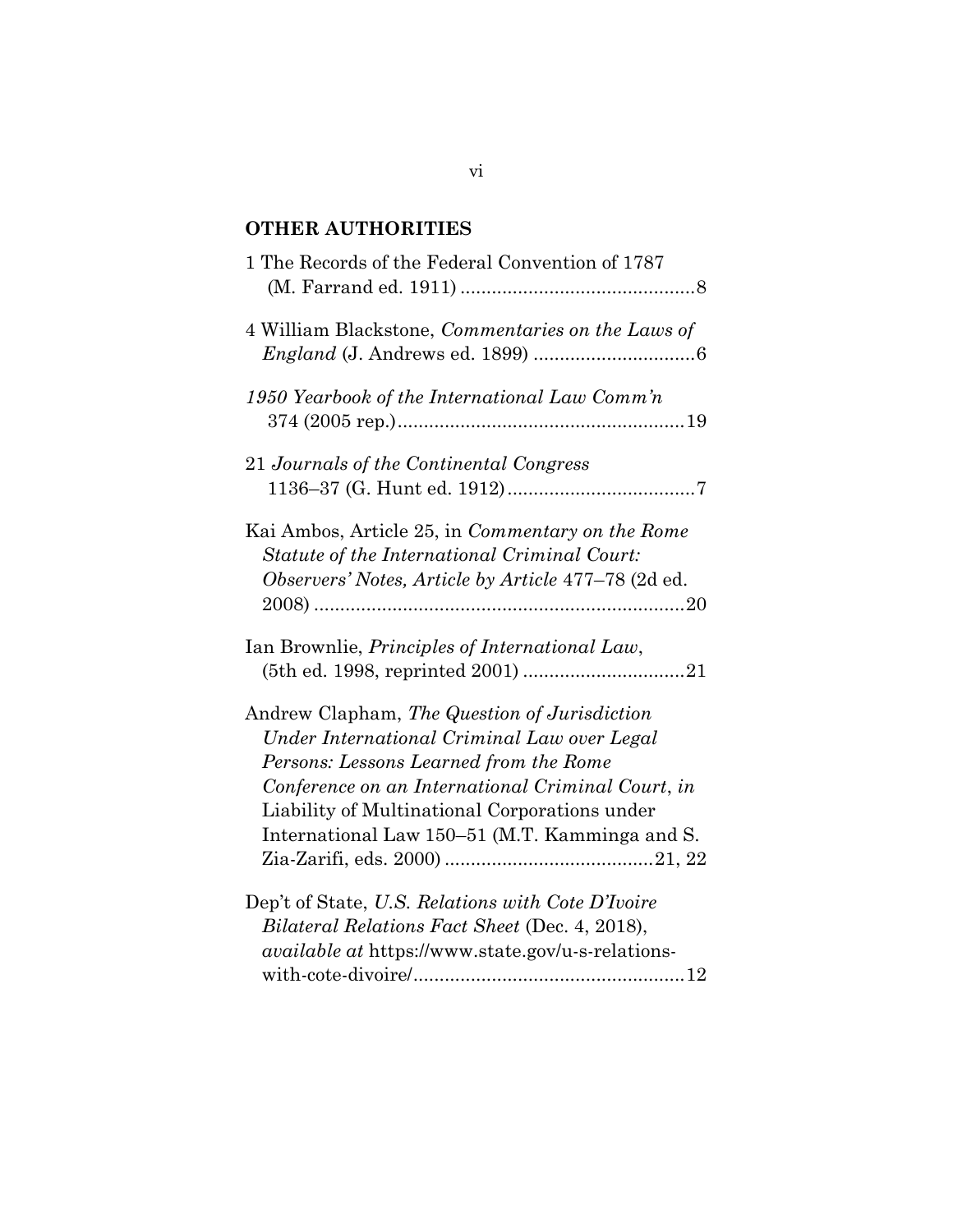| Samuel Estreicher and Thomas H. Lee, In Defense of<br><i>International Comity, 93 S. Cal. L. Rev. 169 (2020)</i>                                                                                                                                                    |
|---------------------------------------------------------------------------------------------------------------------------------------------------------------------------------------------------------------------------------------------------------------------|
| Samuel Estreicher, Taking Treaty-Implementing<br>Statutes Seriously, in The Restatement and Beyond:<br>The Past, Present, and Future of the Foreign Rela-<br><i>tions Law of the United States, ch.3 (Paul B.</i><br>Stephan & Sarah H. Cleveland eds., Oxford Uni- |
| Antonio Fiorella, Criminal Liability and Compliance<br>Programs Vol. II: Towards a Common Model in the<br><i>European Union</i> , 61–62 (Jovene ed. 2012) 27                                                                                                        |
| Int'l Comm. of Jurists, Access to Justice: Human<br><i>Rights Abuses Involving Corporations (2010),</i><br><i>available at https://www.icj.org/wp-</i><br>content/uploads/2012/09/South-Africa-access-to-<br>justice-corporations-thematic-report-2010.pdf 16       |
| Louis L. Jaffe, <i>Judicial Control of Administrative</i>                                                                                                                                                                                                           |
|                                                                                                                                                                                                                                                                     |
| Br. of the Gov'ts of the United Kingdom of Great<br>Britain and Northern Ireland and The Kingdom of<br>the Netherlands as Amici Curiae in Support of the<br>Respondents, Kiobel v. Royal Dutch Petrol. Co., 10-                                                     |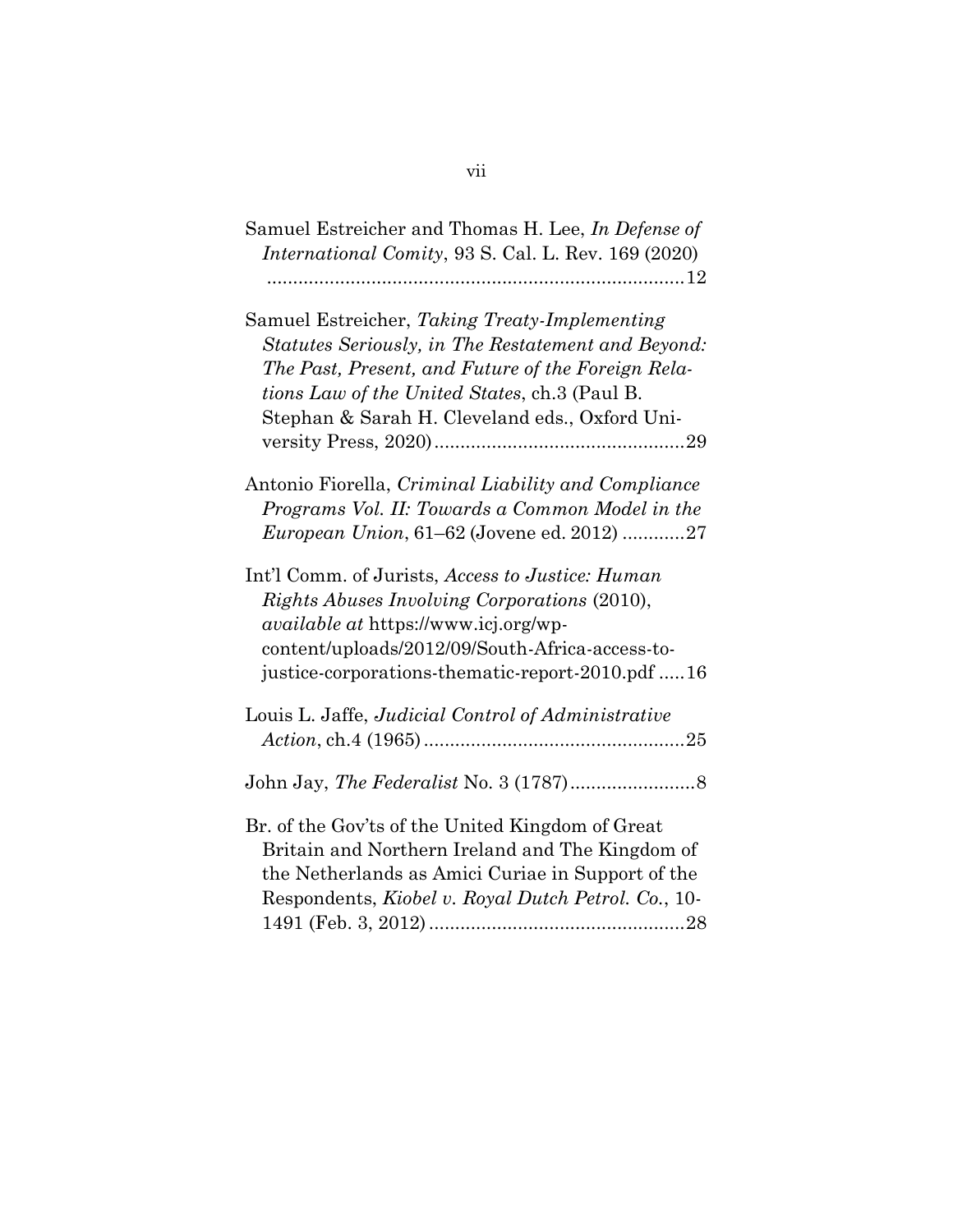| Eugene Kontorovich, A Tort Statute, With Aliens and<br><i>Pirates</i> , 107 Nw. Univ. L. Rev. Collog. 100, 111 |
|----------------------------------------------------------------------------------------------------------------|
| Julian G. Ku, The Curious Case of Corporate<br>Liability Under the Alien Tort Statute, 51 Va. J.<br>Int'l L.   |
| 1 S. Kyd, A Treatise on the Law of Corporations 223                                                            |
| Gary T. Schwartz, The Character of Early American<br><i>Tort Law</i> , 36 U.C.L.A. L. Rev. 641 (1989)23, 24    |
| Emer de Vattel, <i>The Law of Nations</i> , bk. II                                                             |

| Vermeulen, et al., <i>Liability of Legal Persons for</i> |  |
|----------------------------------------------------------|--|
|                                                          |  |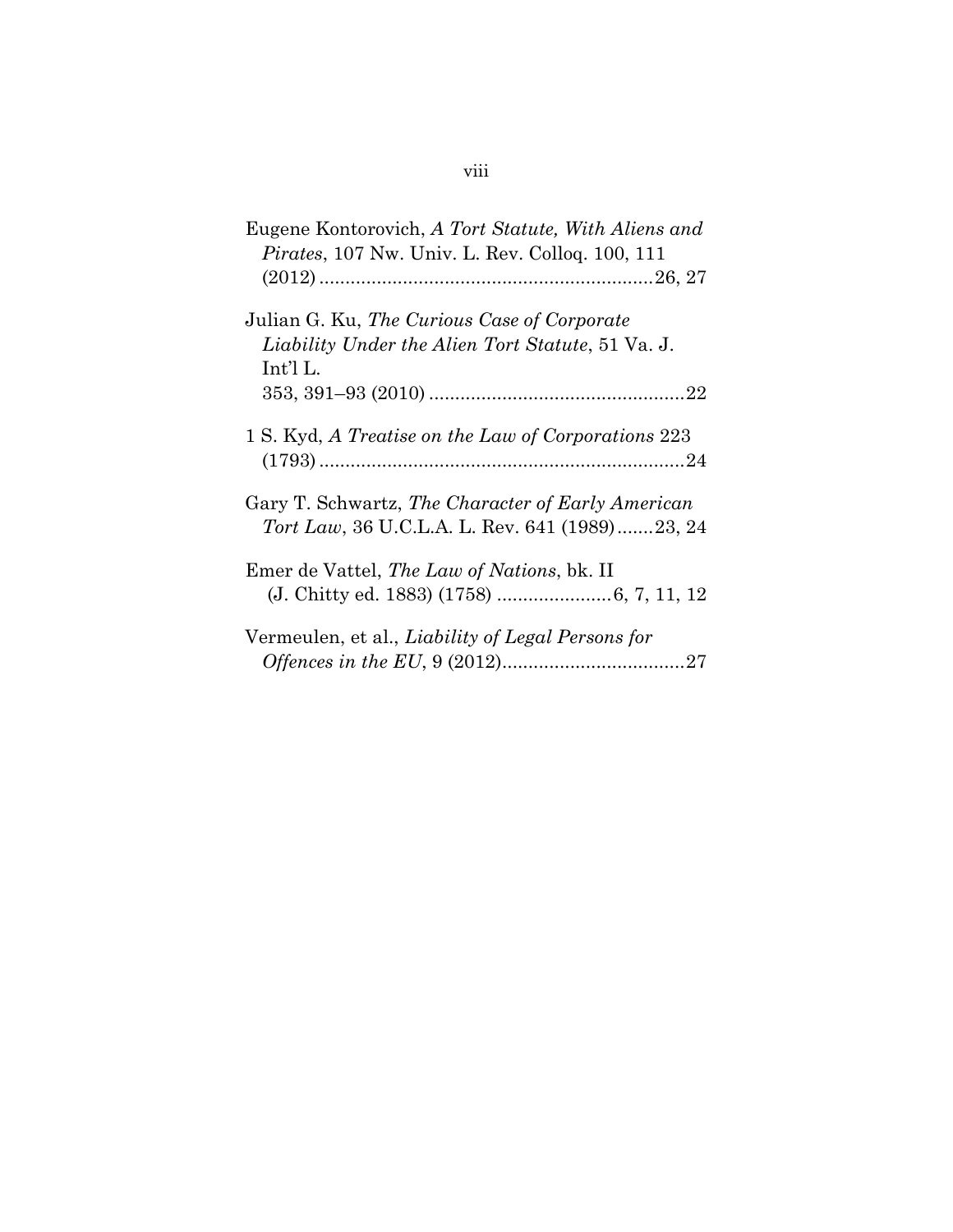#### **INTEREST OF AMICI CURIAE<sup>1</sup>**

<span id="page-9-0"></span>*Amici* are professors of law who teach international law, foreign relations law, and federal jurisdiction at law schools, and have taught or written on the legal issues concerning the scope and application of the Alien Tort Statute ("ATS"), 28 U.S.C. § 1350. *Amici* have a professional interest in the proper interpretation of the ATS, in view of its historical and legal context and the limited role of the federal courts in recognizing rights of action based on international law. A complete list of *Amici* is provided in the Appendix.

#### **SUMMARY OF THE ARGUMENT**

<span id="page-9-1"></span>Congress enacted the ATS to accomplish a specific and limited purpose: "to avoid foreign entanglements by ensuring the availability of a federal forum where the failure to provide one might cause another nation to hold the United States responsible for an injury to a foreign citizen." *Jesner v. Arab Bank, PLC*, 138 S. Ct. 1386, 1397 (2018). *Amici* submit that the judgment below should be reversed because, for two distinct reasons, it erroneously recognized liability under the ATS beyond this narrow remit.

*First*, historical sources make clear that the ATS was designed to address only those private violations of the law of nations injuring aliens which—if the United States failed in its duty to provide a remedy could result in diplomatic conflict or war. The claims that Respondents assert here involve no international

<sup>1</sup> Petitioners and Respondents have consented to this filing. No counsel for a party authored this brief in whole or in part, and no person other than *Amici*'s counsel made a monetary contribution to fund the preparation or submission of this brief.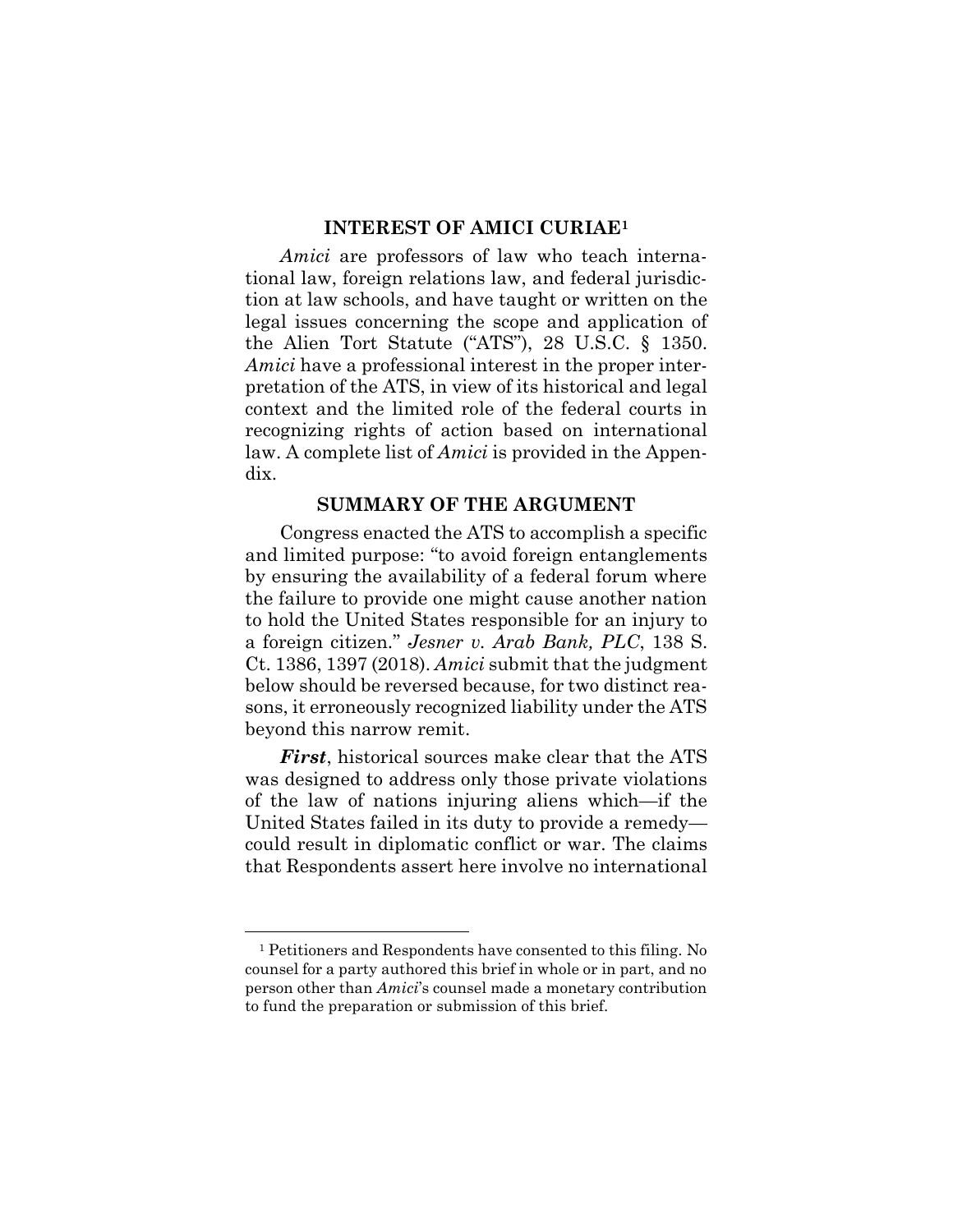obligation of the United States and thus do not implicate the purpose for which the ATS was enacted. The alleged conduct occurred within the territory of Côte d'Ivoire and Petitioners are accused of aiding and abetting Côte d'Ivoire government officials in violating the law of nations. Just as in *Jesner*, then, allowing this case to proceed implicates no obligation of the United Sates and, rather than *avoiding* diplomatic conflict, is more likely to *cause* conflict with an important diplomatic partner of the United States.

*Second*, whether Respondents can advance an ATS claim against corporate defendants depends on whether they can establish, at a minimum, that "*international law* extends the scope of liability" for a violation of customary international law to corporations. *Sosa v. Alvarez-Machain*, 542 U.S. 692, 732 n.20 (2004) (emphasis added). But there is no established international consensus extending liability to private corporations for violations of customary international law. The lack of such consensus is confirmed by the treatment of corporations in the Nuremberg Trials, other international military tribunals, and the absence of corporate or other entity liability in the Rome Statute establishing the International Criminal Court. Moreover, the evidence of international recognition of corporate liability that Respondents and their *amici* advanced in the proceedings below and other cases "falls far short of establishing a specific, universal, and obligatory norm of corporate liability." *Jesner*, 138 S. Ct. at 1401 (Plurality Op.).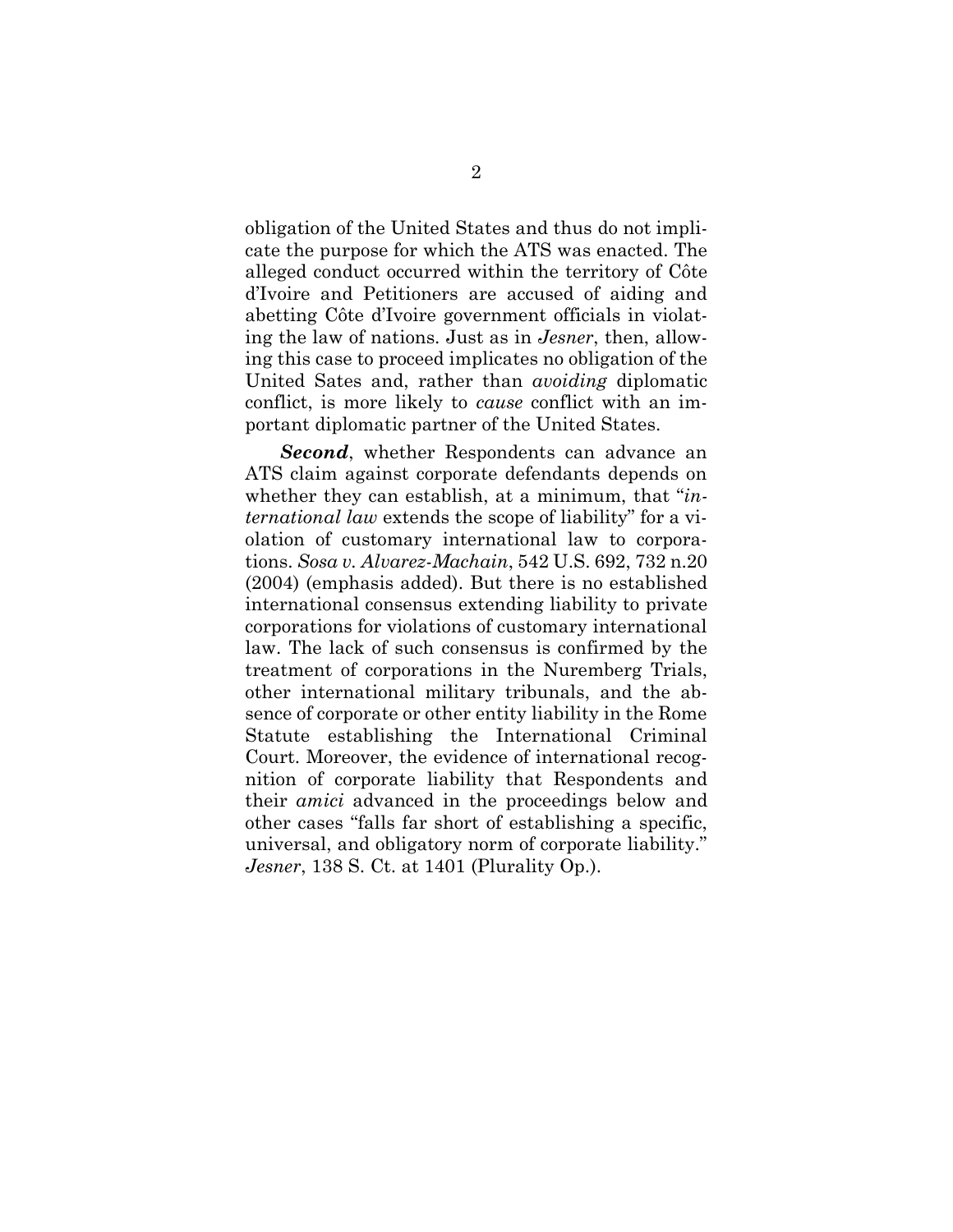#### **ARGUMENT**

<span id="page-11-1"></span><span id="page-11-0"></span>**I. CONGRESS ENACTED THE ATS TO AD-DRESS TORT CLAIMS BY ALIENS, WHICH, IF LEFT UNREDRESSED, MIGHT GIVE OTHER COUNTRIES "JUST CAUSE" FOR WAR.**

The First Congress enacted the ATS as a means of accomplishing a specific, practical goal essential to the vulnerable new republic: averting the "serious consequences in international affairs" that could ensue if the United States did not ensure that torts against foreign subjects, for example against visiting ambassadors, were "adequately redressed." *Sosa*, 542 U.S. at 715. The ATS was thus aimed only at the "narrow set of violations of the law of nations," *Jesner*, 138 S. Ct. at 1397 (quoting *Sosa*, 542 U.S. at 715), that implicated such diplomatic concerns.

<span id="page-11-2"></span>**A. This Court Has Not Recognized A Cause Of Action Under The ATS For Conduct That Does Not Implicate An International Duty Of The United States.**

Although the parties frame the issues in this case as relating to extraterritoriality and whether corporations are "excepted" from otherwise-established liability under the ATS, a threshold question remains: whether the ATS authorizes U.S. courts to recognize a cause of action for conduct not involving an alleged breach *by the United States* of a duty owed to another state. This Court has never interpreted the ATS as recognizing such a cause of action. It has gone no further than to suggest in dicta in *Sosa* that it would not "close the door" to recognizing a cause of action to vindicate a yet-to-be-identified "narrow class of international norms." 542 U.S. at 729.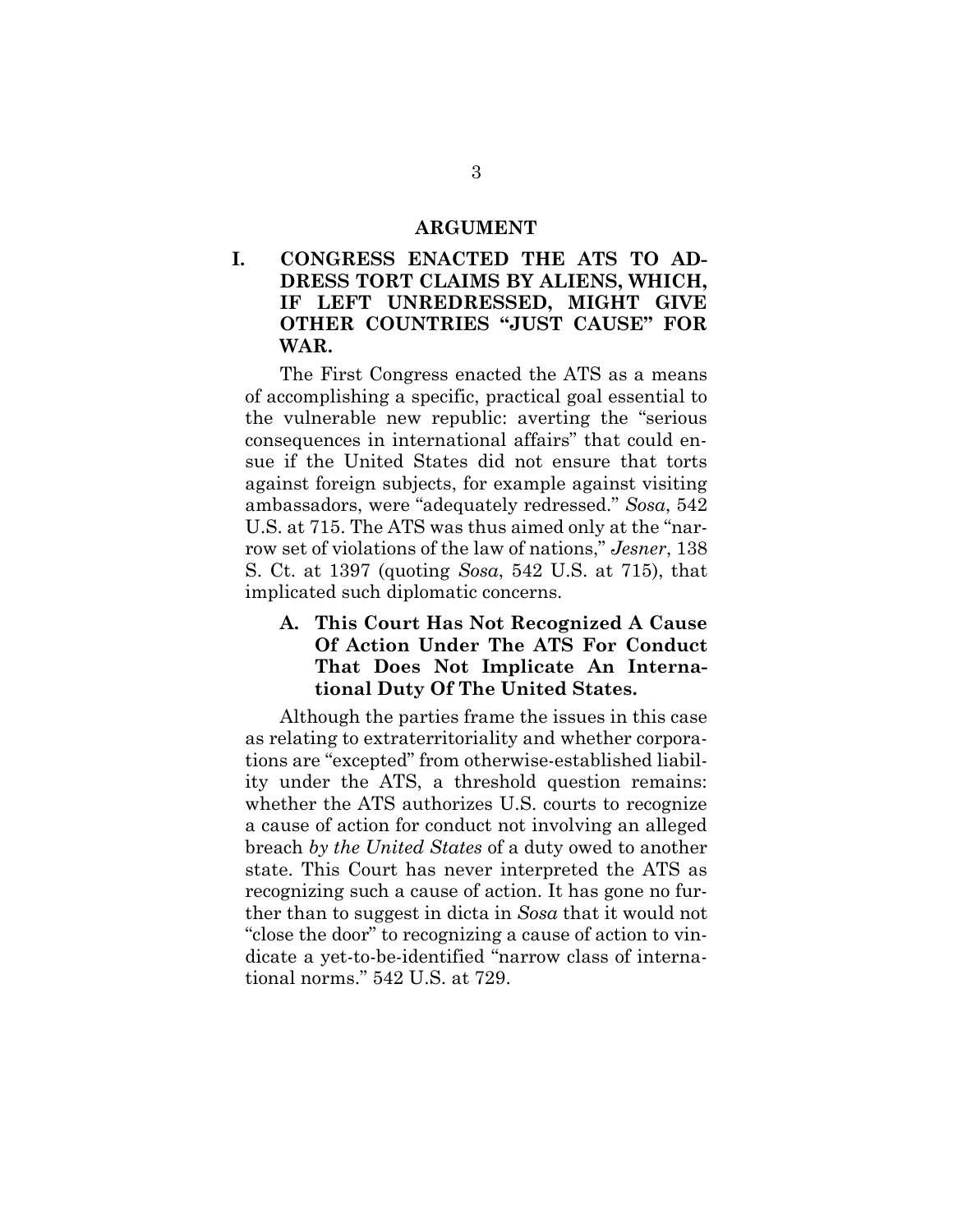In *Sosa*, the Court rejected the claim of a Mexican national that his arbitrary arrest and detention in Mexico by other Mexican nationals—hired by a U.S. agency—violated the ATS. The Court held only that the grounds invoked by the plaintiff failed to satisfy the requirements of "definite content and acceptance among civilized nations" comparable to "the historical paradigms familiar when § 1350 was enacted." 542 U.S. at 732. The Court did *not* hold that satisfying the "definite content and acceptance" requirements for the norm in question would be sufficient to state a cognizable ATS claim. To the contrary, the Court expressly contemplated additional limits on the statute's reach: "This requirement of clear definition is *not meant to be the only principle* limiting the availability of relief in the federal courts for violations of customary international law, though it disposes of this action."<sup>2</sup> *Id.* at 733 n.21 (emphasis added); *see also id.* at 732 ("Whatever the ultimate criteria for accepting a cause of action [under the ATS] . . . .").

Further, the *Sosa* Court emphasized that recognition of any new category of ATS claims beyond the three "historical paradigms" identified by Blackstone (violation of safe conducts, infringement of the rights of ambassadors, and piracy) would be subject to a heavy burden of justification analogous to the constraints on recognizing implied rights of action or new federal common law. *See id.* at 725–28. And most recently in *Jesner*, the Court noted that "there is an ar-

<sup>2</sup> Other possible limitations the *Sosa* Court noted include that "the claimant must have exhausted any remedies available in the domestic legal system, and perhaps in other forums such as international claims tribunals" and "case-specific deference to the political branches." *Id.* at 733 n.21.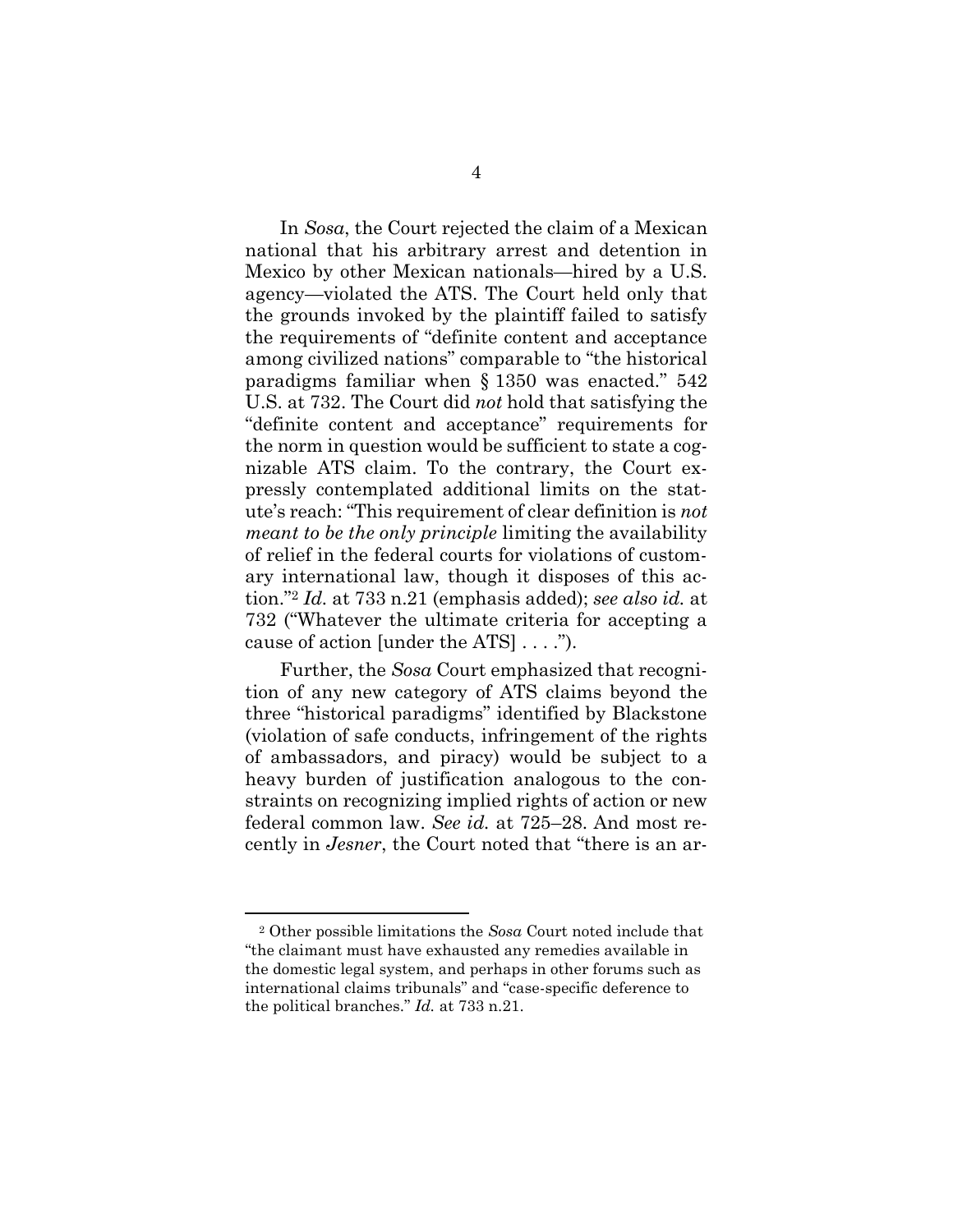gument that a proper application of *Sosa* would preclude courts from ever recognizing any new causes of action under the ATS." 138 S. Ct. at 1403.

Although the Court in *Jesner* did not decide whether additional causes of action were authorized under the ATS, the Court underscored the high bar any new ATS cause of action would have to clear. In determining what that high bar is, the Court should be guided, at a minimum, by the purposes for which the ATS was enacted, as reflected in its text. As shown below, the statutory requirement that the conduct be "committed in violation of the law of nations or of a treaty of the United States" (28 U.S.C. § 1350) incorporates a particular understanding of what constitutes a violation of the law of nations. At the time of the ATS's enactment, such a violation required action (or inaction) by a state that caused it to default on *its* obligations to other countries. Thus, the ATS authorized a suit in tort *only* where the conduct itself triggered those obligations.

<span id="page-13-0"></span>**B. The ATS Was Enacted To Address Only Law-Of-Nations Violations That "Threatened Serious Consequences" For The Diplomacy Or Security Of The United States.**

The ATS was not designed to reach all violations of the law of nations that might be committed against an alien. It was only the "narrow set of violations . . . threatening serious consequences in international affairs, that was probably on the minds of the men who drafted the ATS." *Sosa*, 542 U.S. at 715. Historical sources from before and around the time of the ATS's enactment confirm that the ATS reflects Congress's intensely practical purpose of "ensuring the availability of a federal forum where the failure to provide one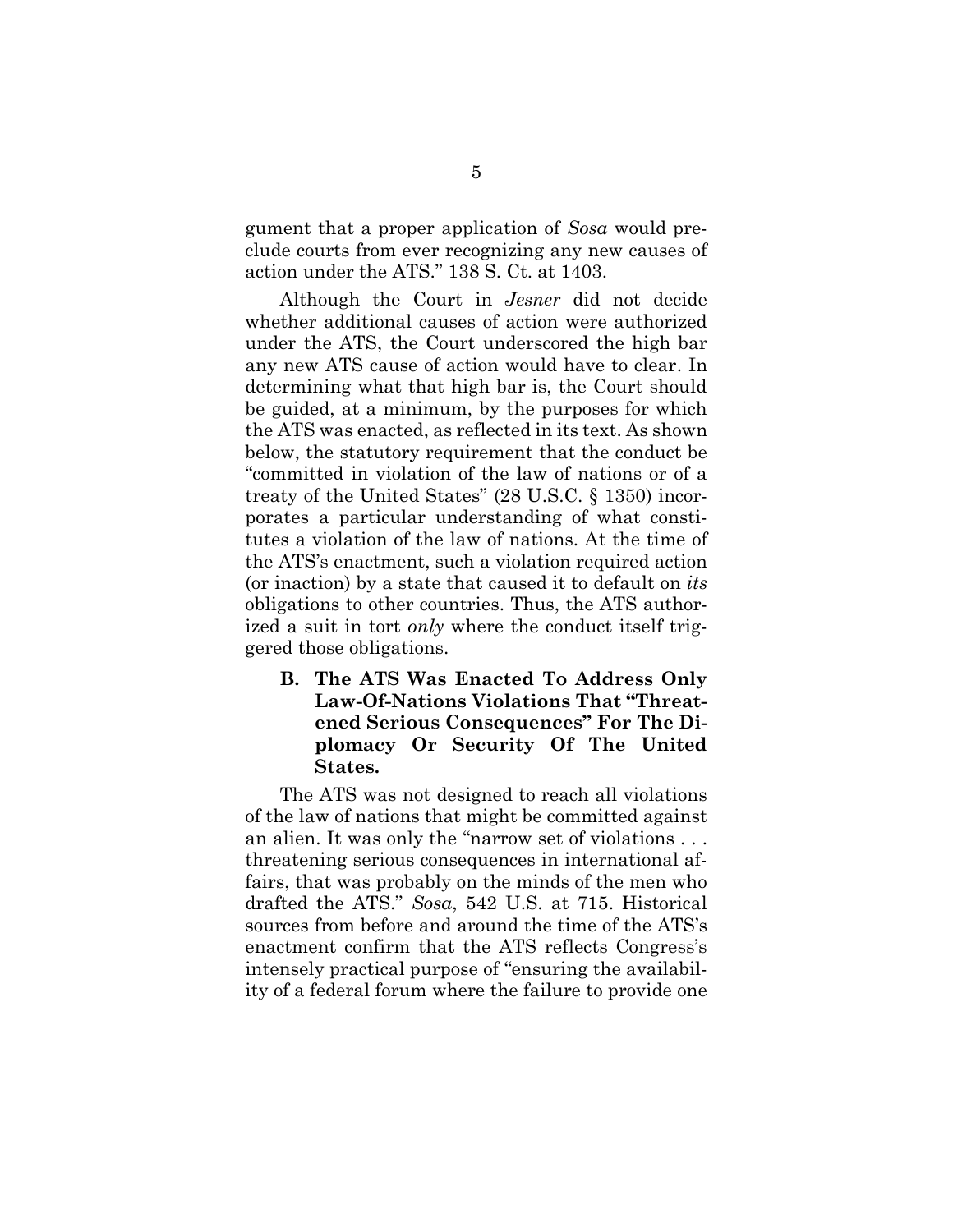might cause another nation to hold the United States responsible for an injury to a foreign citizen." *Jesner*, 138 S. Ct. at 1397.

**1.** For example, Blackstone emphasized that private infringements of safe-conducts—one of the historical paradigmatic law-of-nations violations—were a cause of international conflict because such offenses

> are breaches of the public faith, without the preservation of which there can be no intercourse or commerce between one nation and another; and such offences may, according to the writers upon the law of nations, be a just ground of a national war*.*

4 William Blackstone, *Commentaries on the Laws of England* (J. Andrews ed. 1899), at \*68. Likewise, Emer de Vattel, author of *The Law of Nations* and possibly the leading authority on the subject relied on by the Founders, emphasized each nation's responsibility for providing redress for mistreatment of foreigners within that nation. Once a sovereign admits foreigners, Vattel wrote, "he engages to protect them as his own subjects, and to afford them perfect security, as far as depends on him." Emer de Vattel, *The Law of Nations*, bk. II, § 104, at 173 (J. Chitty ed. 1883) (1758).

This state responsibility included the obligation to provide a remedy against private subjects who committed torts undermining the state's obligation to protect foreign invitees. A sovereign that failed to provide a remedy "or to punish the offender, or finally, to deliver him up renders himself in some measure an accomplice in the injury, and becomes responsible for it." Vattel, bk. II § 77 at 163. And that failure could have severe consequences, including war, such that "the safety of the state, and that of human society, requires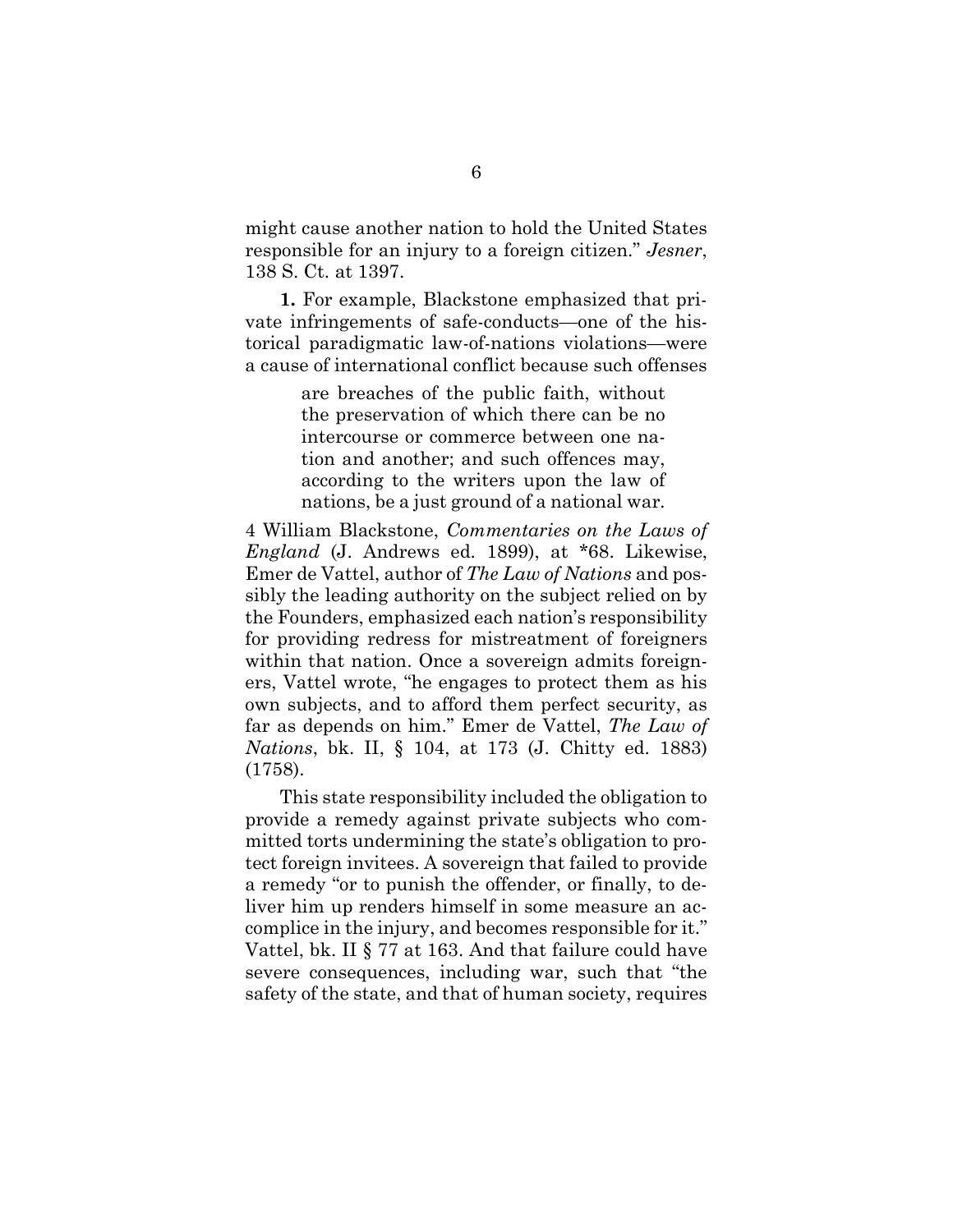this attention from every sovereign"—that it not "suffer the citizens to do an injury to the subjects of another state." *Id.*, bk. II, § 72 at 161.

**2.** In the United States, these responsibilities under the law of nations contributed powerfully to the perceived need for a stronger national government than existed under the Articles of Confederation, and, ultimately, to the enactment of the ATS. For example, the Continental Congress recognized the importance of providing a remedy for conduct interfering with the fledgling nation's obligations to other states. It also recognized its own impotence to do so. In 1781 it passed a resolution imploring the states to "provide expeditious, exemplary, and adequate punishment" for "the violation of safe conducts or passports, . . . or hostility against such as are in amity . . . with the United States, . . . infractions of the immunities of ambassadors and other public ministers . . . [and] infractions of treaties and conventions to which the United States are a party." 21 JOURNALS OF THE CONTINENTAL CONGRESS 1136–37 (G. Hunt ed. 1912). This resolution—a precursor to the ATS—confirms that "a private remedy was thought necessary for diplomatic offenses under the law of nations." *Sosa*, 542 U.S. at 724.

The call for a stronger national government resulting in the Constitution was in part a response to concerns about law-of-nations violations and the potentially severe consequences of leaving them unredressed. At the Constitutional Convention, James Madison questioned William Paterson as to whether the so-called New Jersey Plan for unicameral national governance would provide the means to prevent violations of the law of nations "which if not prevented must involve [the nation] in the calamities of foreign wars." 1 THE RECORDS OF THE FEDERAL CONVENTION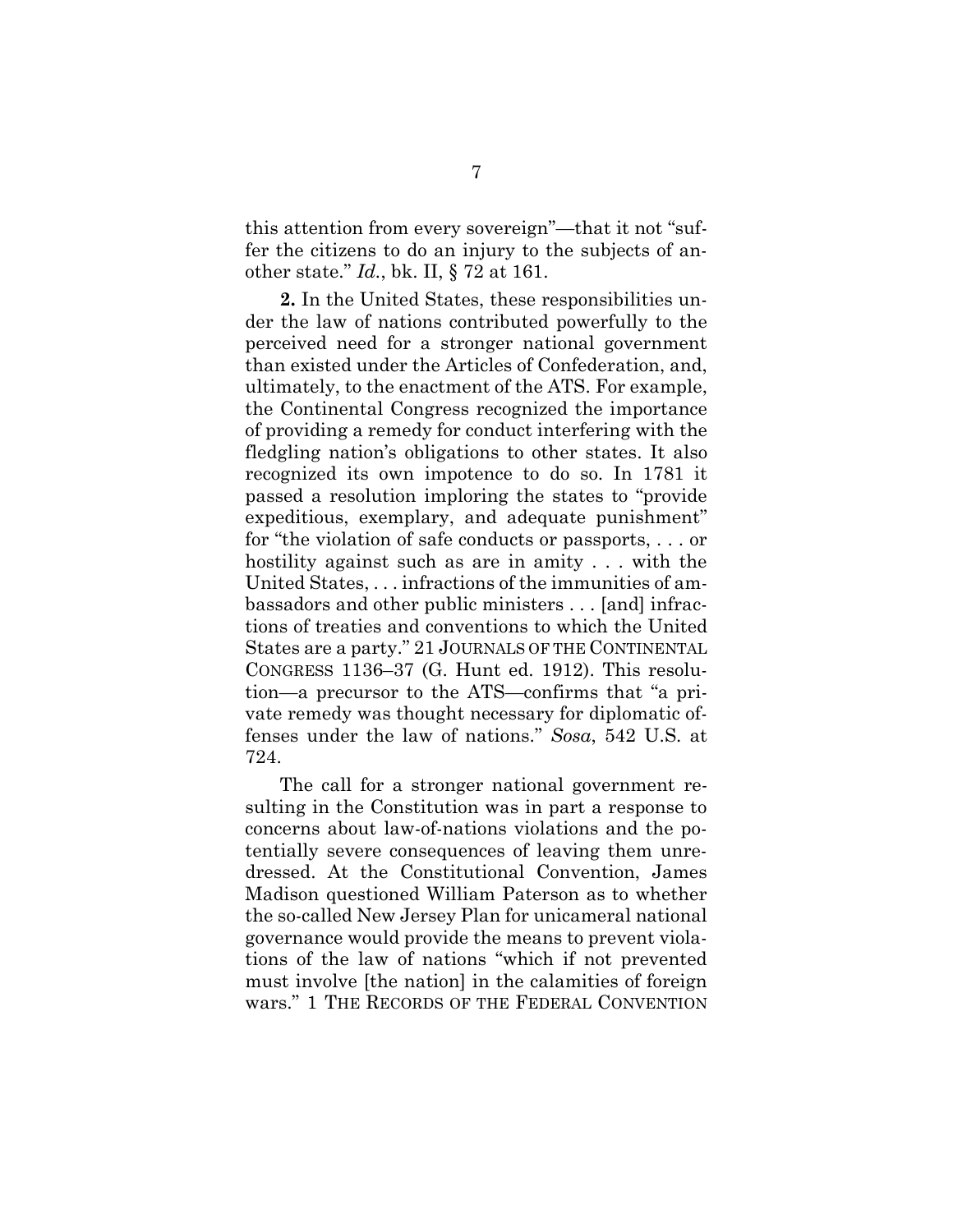OF 1787, at 247 (M. Farrand ed. 1911). Madison further explained that "[a] rupture with other powers is among the greatest of national calamities . . . [and it] ought therefore to be effectually provided that no part of the nation shall have it in its power to bring them on the whole." *Id.*; *see also Jesner*, 138 S. Ct. at 1396– 97 ("Under the Articles of Confederation, the inability of the central government to ensure adequate remedies for foreign citizens caused substantial foreign-relations problems.").

To similar effect, Edmund Randolph noted at the Convention that one of the principal defects of the Articles of Confederation was its inability to prevent infractions of the law of nations, raising the concern "that particular [American] states might by their conduct provoke war without control." THE RECORDS OF THE FEDERAL CONVENTION OF 1781, at 27. And John Jay explained in *The Federalist* No. 3, at 20: "It is of high importance to the peace of America that she observe the laws of nations . . . , and to me it appears evident that this will be more perfectly and punctually done by one National Government than it could be either by thirteen separate States, or by three or four distinct confederacies."

**3.** Thus, the Founders recognized that provoking foreign powers by failing to provide redress required by the law of nations posed real dangers to the young republic. They dealt with this issue through a number of constitutional and statutory mechanisms. *See Jesner*, 138 S. Ct. at 1396–97. In addition to the ATS, the Judiciary Act of 1789 addressed foreign relations concerns in several of its other provisions, including by giving original jurisdiction to (1) this Court (as envisioned in Article III) over cases by or against ambassadors and other public ministers; (2) district courts over admiralty and maritime cases; and (3) circuit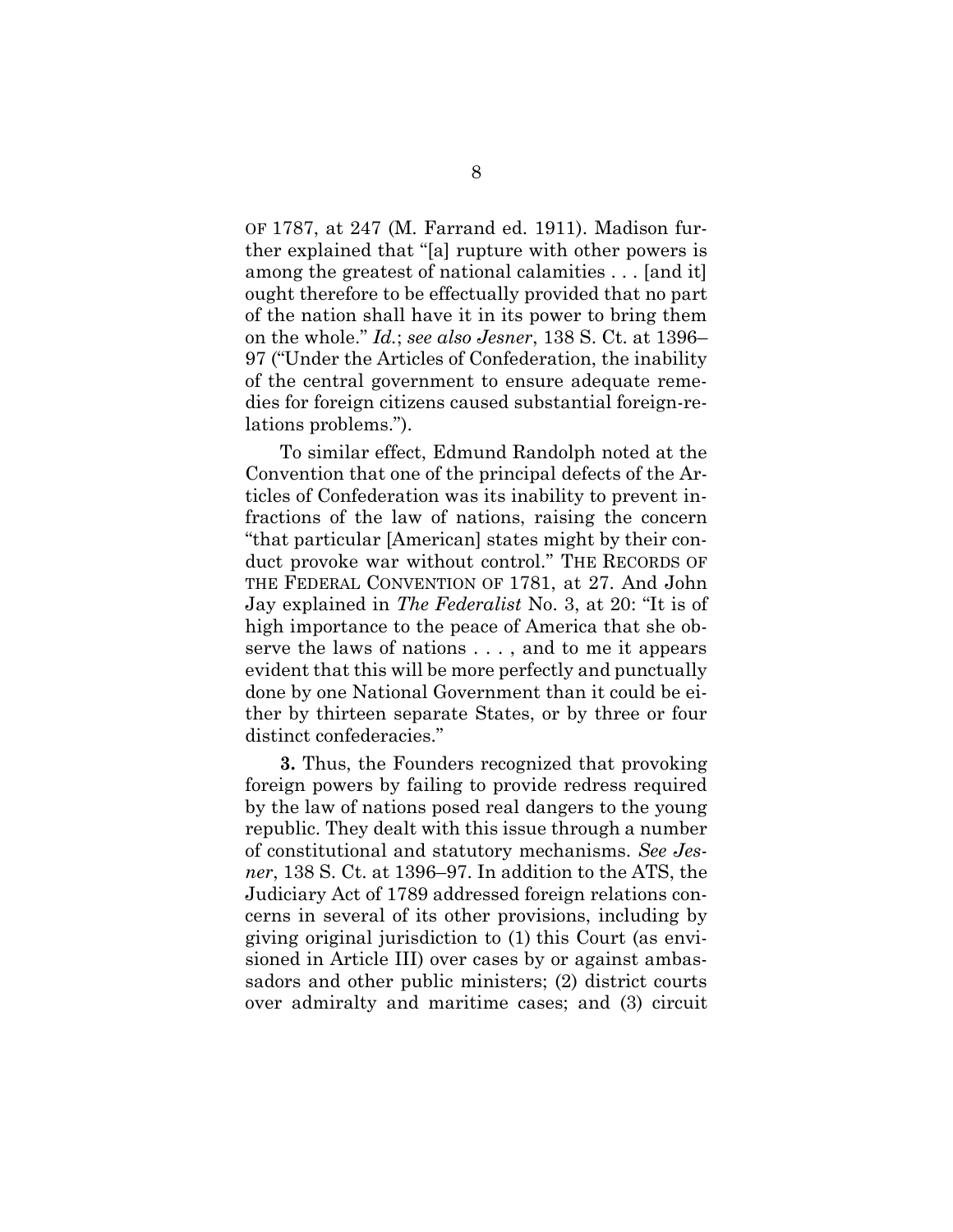courts over alien diversity cases in which the amount in controversy exceeded \$500. Judiciary Act of 1789 §§ 13, 9, 11, 1 Stat. at 78-80. Adopted the following year, the Crimes Act of 1790 made it a crime to violate "any safe-conduct or passport duly obtained and issued under the authority of the United States" or to "assault, strike, wound, imprison, or in any other manner infract the law of nations, by offering violence to the person of an ambassador or other public minister." Crimes Act of 1790 § 28, 1 Stat. at 118. The Crimes Act also outlawed piracy.<sup>3</sup> *Id.* at § 8C, 113–14.

As confirmed by its history, the ATS does not make actionable all violations of customary international law committed by anyone, wherever they might occur. Instead, it applies only to those violations that the United States owes an international obligation to prevent or remedy.

## <span id="page-17-0"></span>**C. Contrary To The Purpose Of The ATS, Recognizing A Cause Of Action Here Is More Likely To Cause Diplomatic Tensions Than To Avoid Them.**

**1.** Respondents' claims in this case implicate no international obligation of the United States. The gravamen of the complaint is that cocoa farmers in Côte d'Ivoire (not parties to this action) utilized child slaves, including Respondents, and that Petitioners

<sup>3</sup> The 1795 opinion of Attorney General Bradford, 1. Op. Atty. Gen. 57, 57–59, is not to the contrary. That opinion concerned potential claims against Americans who participated in the French plunder of a British slave colony in Sierra Leone. Bradford does not explain why he believed the ATS was applicable. His view may well have been based on a violation of the 1783 treaty between the United States and Great Britain, in which case the incident fell within the treaties clause, rather than the law-of-nations clause, of the ATS. In any event, Britain made clear its view that a U.S. obligation was implicated.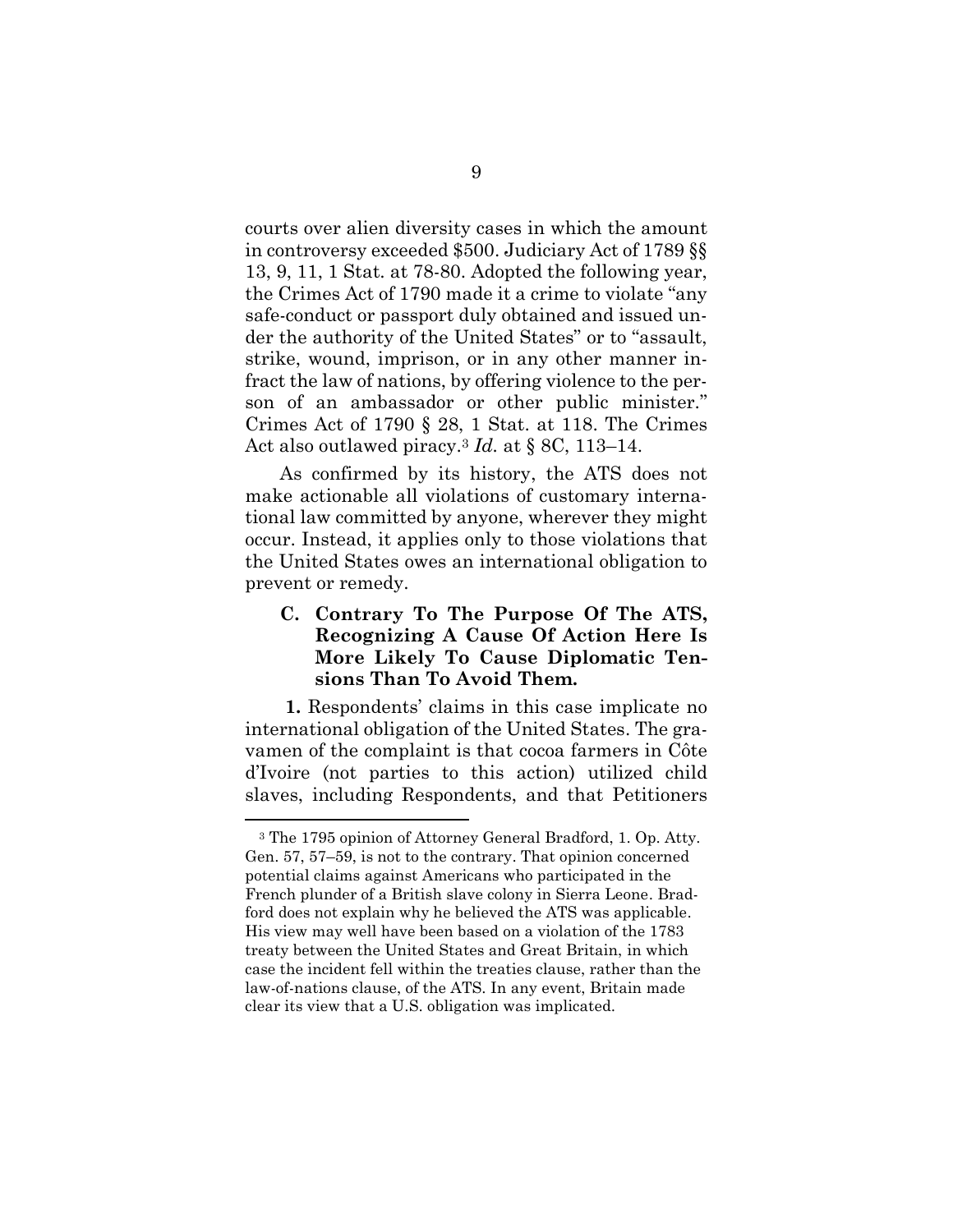aided and abetted Respondents' enslavement by providing "financial support" through indirect purchase of the product of the cocoa farmers and that Petitioners "d[id] little or nothing to stop the exploitation and abuse of child workers" in Côte D'Ivoire. Second Am. Compl. ¶¶ 32–69; J.A. 313–32. In so doing, Petitioners are alleged to have violated the law of nations. Notably, however, Respondents make no allegation that the United States has breached any international duty, which is reason enough to reject the existence of a cause of action under the ATS.

**2.** Nor have Respondents offered any basis for belief that a failure to extend the ATS to their claims could give rise to the type of serious diplomatic concerns that motivated the passage of the ATS. *See* Part I, B *supra*. To the contrary, Respondents' complaint makes clear that allowing their case to proceed, much like in *Jesner*, is more likely to *cause* diplomatic tensions than to avoid them.

According to Respondents' complaint, Petitioners' alleged actions were taken in concert with the Côte d'Ivoire government. Respondents allege that "several of the cocoa farms in Côte d'Ivoire from which Defendants source are owned by government officials . . . or are otherwise protected by government officials." Second Am. Compl. ¶ 50; J.A. 319–20. Respondents also assert that "Defendants' actions occurred under color of law and/or in conspiracy or on behalf of those acting under color of official authority, such that the injuries inflicted on these Plaintiffs as a result of the forced labor were inflicted deliberately and intentionally through the acts and/or omission *of responsible state officials*." *Id.* at ¶ 81; J.A. 338–39 (emphasis added); *see also id.* at ¶ 87; J.A. 340–41. In other words, Respondents allege that Petitioners' aided and abetted actions by Côte d'Ivoire government officials in Côte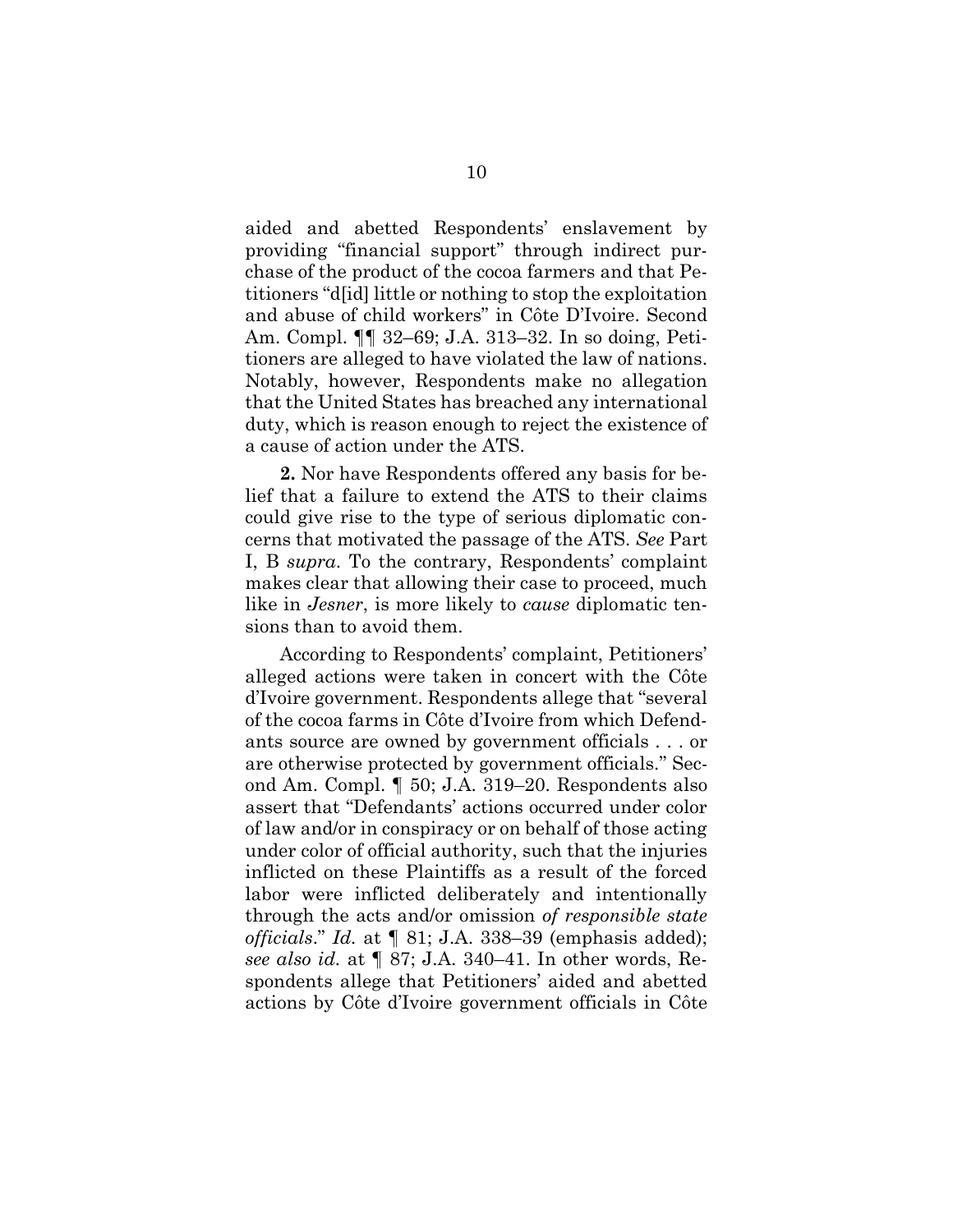d'Ivoire and ask a United States court to pass judgment on that conduct.

**3.** At the time of the ATS's enactment, it would have been well understood that the United States had no authority to interfere in the internal affairs of other nations. As Chief Justice John Jay wrote in *Henfield's Case*: "It is to be remembered, that every nation is, and ought to be, perfectly and absolutely sovereign within its own dominions, to the entire exclusion of all foreign power, interference and jurisdiction." 11 F. Cas. 1099, 1103 (C.C.D.P. 1793). To that end, "[i]t does not, then, belong to any foreign power to take cognizance of the administration of [another] sovereign, to set himself up for a judge of his conduct, and to oblige him to alter it." Vattel, bk. II, § 55, at 155. Accordingly, under the law of nations at the time the ATS was enacted, there could be no redress in this country's courts for even obvious wrongs committed by another nation against its own citizens. *See United States v. The La Jeune Eugenie*, 26 F. Cas. 832, 847–48 (C.C.D. Mass. 1822) (Story, J.) ("No nation has ever yet pretended to be the custos morum of the whole world; and though abstractedly a particular regulation may violate the law of nations, it may sometimes, in the case of nations, be a wrong without a remedy."). Indeed, interference with another nation's sovereign right to self-governance would itself have been viewed as a violation of the law of nations and potentially a just cause for war. *See* Vattel, bk. II, § 57, at 157 ("[A] sovereign has a right to treat those as enemies who attempt to interfere in his domestic affairs . . . .").

**4.** Even today, when international law is understood to include certain limits on the power of governments over their own citizens, allowing American courts to assert authority over such claims would "raise risks of adverse foreign policy consequences,"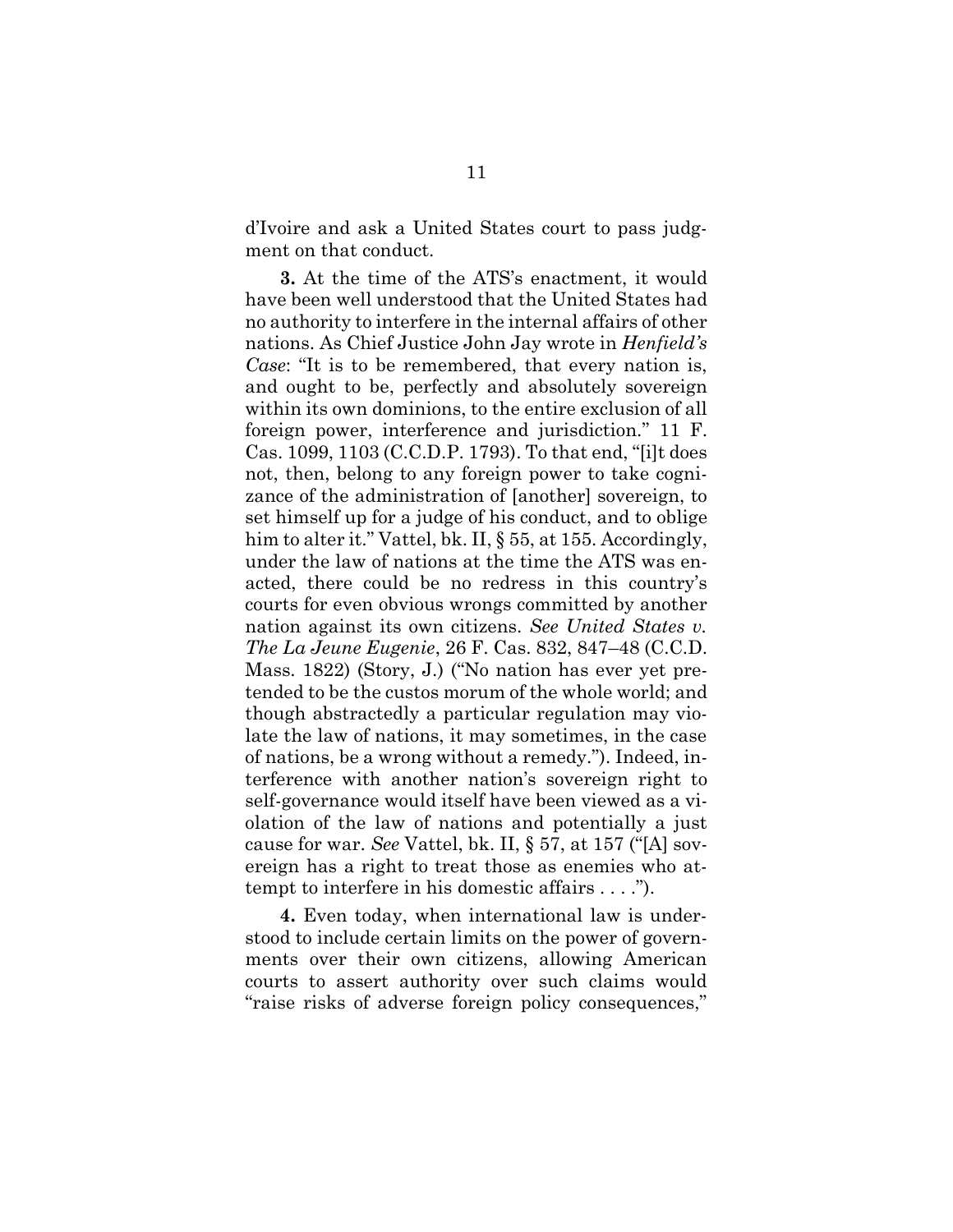*Sosa*, 542 U.S. at 728, while serving none of the purposes of the ATS. Indeed, Côte d'Ivoire is an important diplomatic partner of the United States in sub-Saharan Africa. The United States views Côte d'Ivoire, in light of American and international investment in that nation, as a potential "bulwark against religious extremism and support [for] U.S. efforts to promote democratic institutions, regional stability, and counter the spread of terrorism." Dep't of State, *U.S. Relations with Cote D'Ivoire Bilateral Relations Fact Sheet* (Dec. 4, 2018), *available at* https://www.state.gov/u-srelations-with-cote-divoire/.

Rather than recognize a cause of action here, the Court must exercise "judicial caution under *Sosa* [and] guard<sup>[]</sup> against our courts triggering serious foreign policy consequences, and instead defer[] such decisions, quite appropriately, to the political branches." *Jesner*, 138 S. Ct. at 1407 (internal quotation marks and modifications omitted); *see generally*, Samuel Estreicher & Thomas H. Lee, *In Defense of International Comity*, 93 S. Cal. L. Rev. 169 (2020). Indeed, it should be borne in mind that the ATS has not been amended in relevant part since 1789. And its key language, *i.e.*, "the law of nations," is a phrase that is no longer in use, even among international law scholars. It is for Congress, should it decide to do so, to address humanrights violations through specific legislation, while also providing for other issues that might bear on diplomatic concerns: for example, a plaintiff's need to exhaust local remedies; comity abstention; and the scope and occasion for, if any, entity liability. *See, e.g.*, *See*  Suppression of the Financing of Terrorism Convention Implementation Act of 2002, Pub. L. 107-197, 116 Stat. 721, (Jun. 25, 2002); *see also Jesner*, 138 S. Ct at 1403 ("The political branches, not the Judiciary, have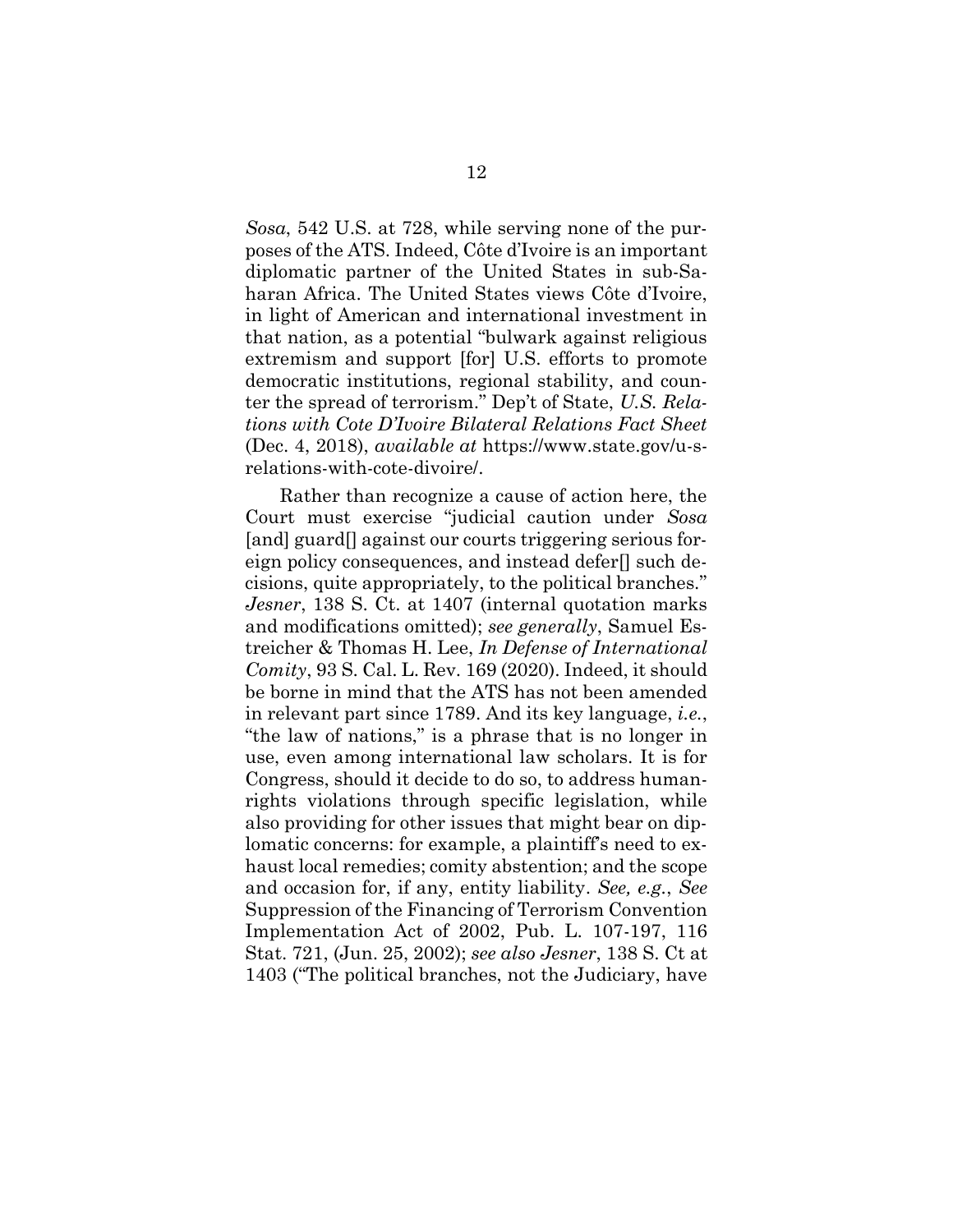the responsibility and institutional capacity to weigh foreign-policy concerns.").

### <span id="page-21-0"></span>**II. PRIVATE CORPORATIONS CANNOT BE SUED UNDER THE ATS.**

Respondents' claims against these corporate defendants fail for an independent reason. There is no international consensus with respect to the liability of private corporations for international wrongs.<sup>4</sup>

## <span id="page-21-1"></span>**A. Corporate Liability Under The ATS Requires, At A Minimum, Consensus Under International Law That Private Corporations Should Be Liable For Violations Of The Law Of Nations.**

**1.** Whether the ATS authorizes corporate liability in an appropriate case is, in the first instance, governed by international law.<sup>5</sup> *See Kiobel v. Royal Dutch Petroleum Co.*, 621 F.3d 111, 127 (2d Cir. 2010) (Cabranes, J.) (*Sosa* "requires that we look to *international law* to determine our jurisdiction over ATS claims against a particular class of defendant, such as corporations." (emphasis in original)); *Jesner*, 138 S. Ct. at 1400–1402 (Plurality Op.) (noting that "[t]here is considerable force and weight to the position articulated by Judge Cabranes," but declining to resolve

<sup>4</sup> This case deals only with the lability of private corporations for such wrongs. Where corporations are acting as agents of a state, the relevant considerations may differ.

<sup>5</sup> Even then, whether a cause can proceed is subject to other limiting principles this Court has recognized, including the limited authority of federal courts to create new causes of action in lieu of legislation, and the need to minimize the "risks of adverse foreign policy consequences," *Sosa*, 542 U.S. at 741; *see also Jesner*, 138 S. Ct. at 1402–03, 1406–07.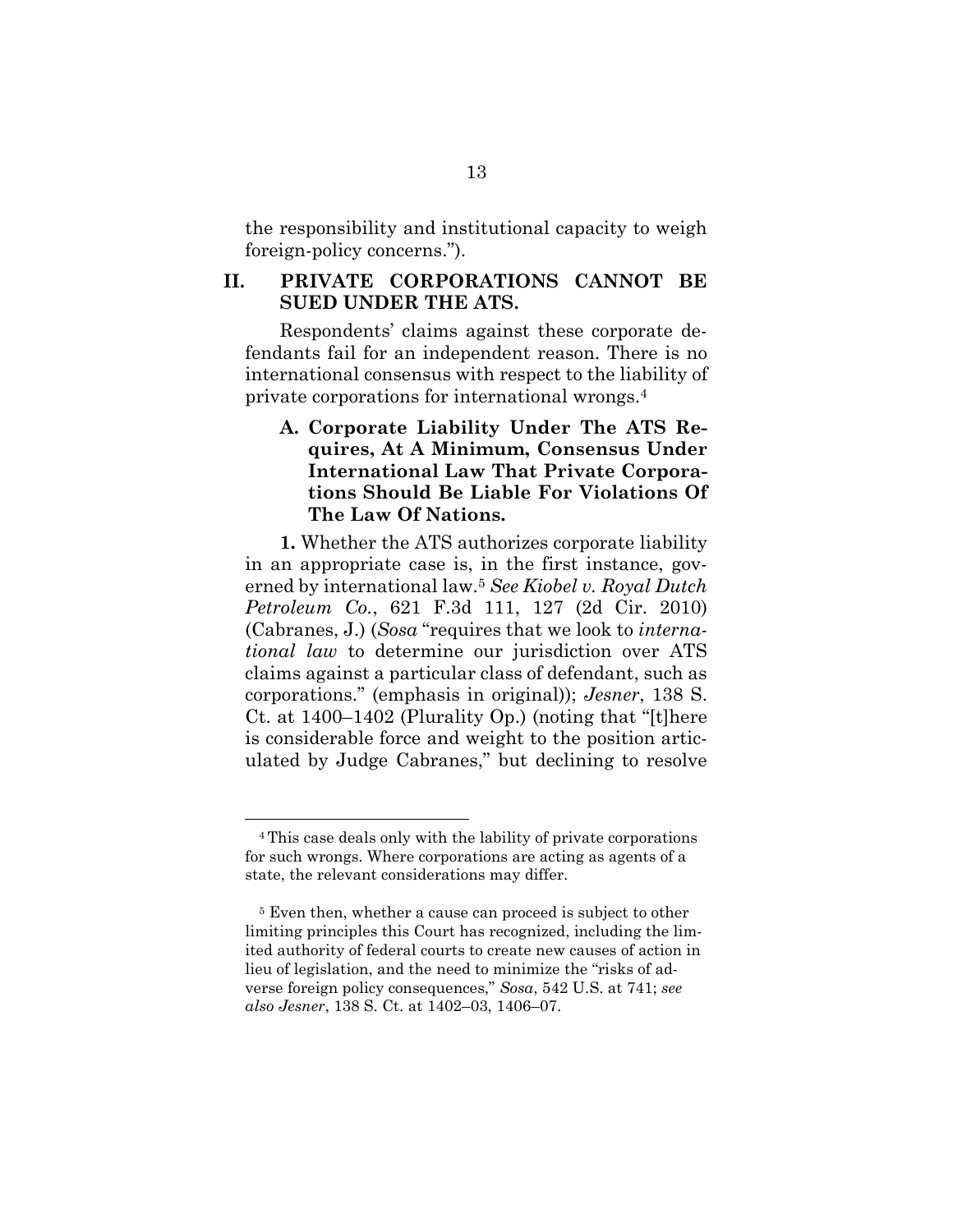"whether corporate liability is a question that is governed by international law, or, if so, whether international law imposes liability on corporations"). The notion that the principle of corporate liability in domestic laws can be borrowed to establish corporate liability as a matter of international law is contrary to the text of the ATS. The statute, after all, provides jurisdiction only over torts "committed in violation of the law of nations or a treaty of the United States." 28 U.S.C. § 1350. If international law does not establish—without resort to domestic law—that a defendant corporation is responsible for committing an international wrong, then no "tort [has been] committed in violation of the law of nations." *Id*.

**2.** *Sosa* confirms this principle. In *Sosa*, the Court held that the ATS did not directly create a cause of action, 542 U.S. at 712–14, but that Congress, in passing the ATS, tacitly acknowledged federal courts' authority to recognize causes of action for "the modest number of *international law violations* with a potential for personal liability at the time." *Id.* at 724 (emphasis added). And in recognizing the potential for claims beyond the three historical paradigms, the *Sosa* Court still required any cause of action "based on the present-day law of nations to rest on *a norm of international character accepted by the civilized world*." *Id.* at 725 (emphasis added). In other words, neither the ATS nor *Sosa* authorize federal courts to create common law liability for conduct by a particular defendant that does not violate international law.

This limitation makes good sense. After all, "international law is distinct from domestic law in its domain as well as its objectives." *Jesner*, 138 S. Ct. at 1401 (Plurality Op.).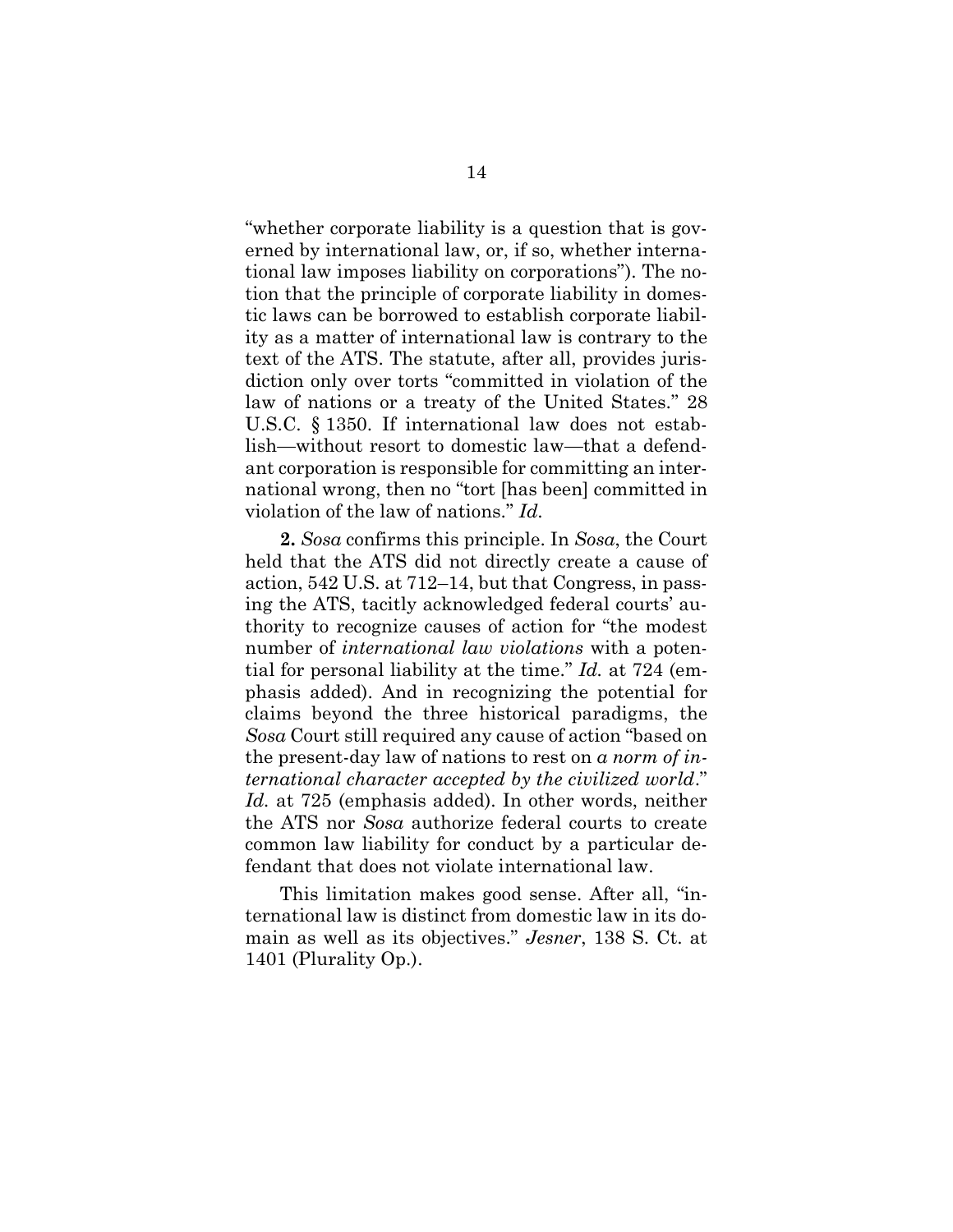**3.** Respondents conceded below that the ATS requires violation of a specific, universal internationallaw norm but maintain that the question of who or what can violate that norm is a remedial question governed by local law. No. 10-56739, Dkt. 15, at 13–17 & n.5 (9th Cir. June 24, 2011). But the Court cannot confine its inquiry to whether the prohibition on the alleged conduct—in isolation—is a well-accepted "norm" under international law because "identifying . . . a norm [of international law] is only the beginning of defining a cause of action." *Kiobel v. Royal Dutch Petroleum Co.*, 569 U.S. 108, 117 (2013). Respondents must also show that "international law extends the scope of liability for a violation of a given norm *to the perpetrator being sued*, if the defendant is a private actor such as a corporation or individual." *Sosa*, 542 U.S. at 732 n.20 (emphasis added). Respondents cannot make that showing here because, as argued in the next section, there is no international consensus regarding corporate liability for violations of international law.

## <span id="page-23-0"></span>**B. There Is No International Consensus That Private Corporations May Be Liable For Violations Of Customary International Law.**

Corporate liability for international wrongs is not a well-established principle of customary international law. There has been no consistent practice or consensus of the world's nations—as required by *Sosa*—imposing liability on private corporations for international law violations. While various international bodies have recently discussed the possibility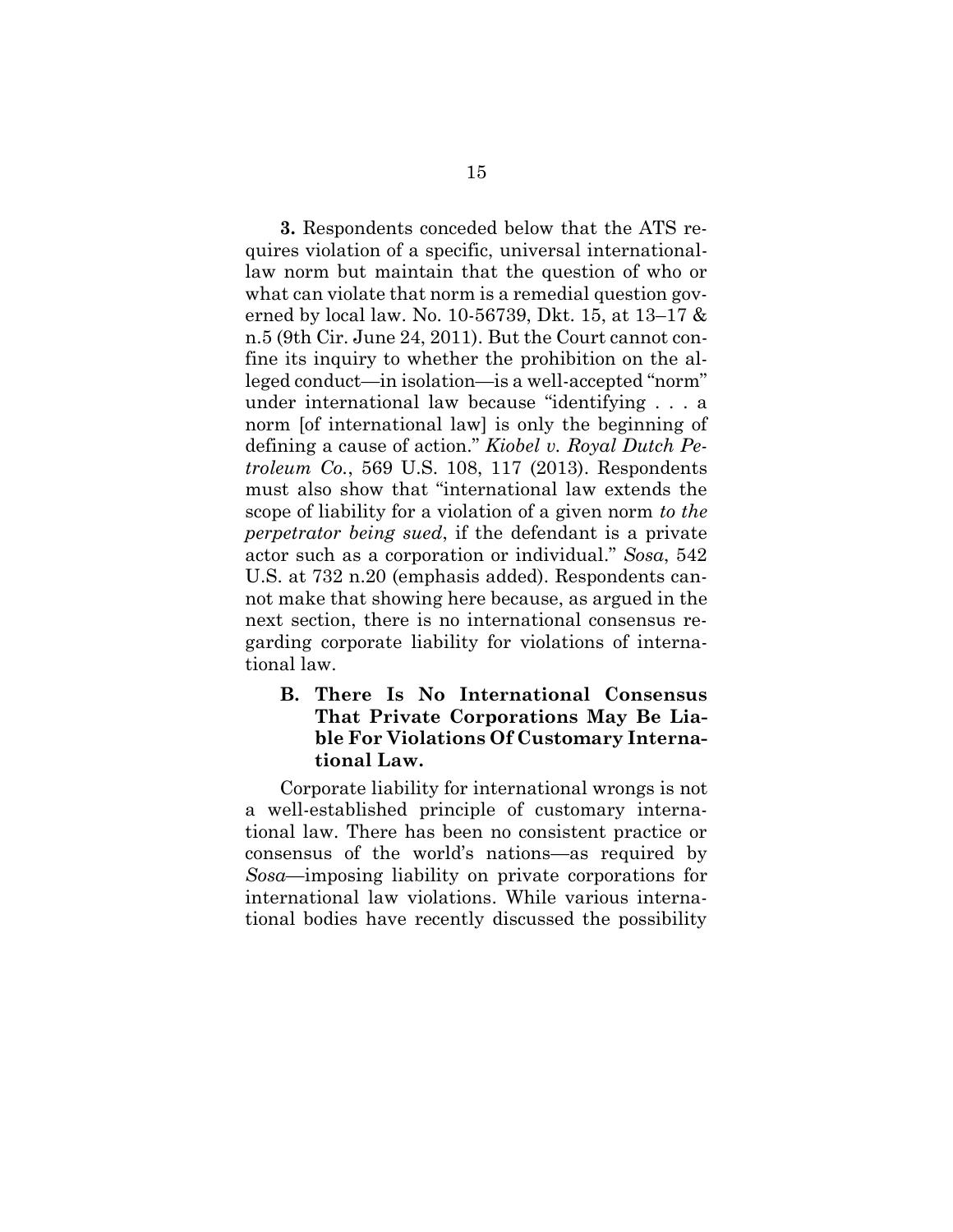(even the desirability) of an international code of conduct for business activities, a motivating premise of these discussions is that no such law presently exists.<sup>6</sup>

The absence of an international consensus on the question of corporate liability for international wrongs is apparent, even from the principal authorities the Court of Appeals, Respondents, and their *amici* relied on below.

#### **1. The Nuremberg Trials.**

While the Nuremberg trials spurred recognition of liability of natural persons for certain violations of international law, those trials did not impose liability on *corporations*. This is despite the fact that many corporations and other businesses aided the war crimes committed by Nazi Germany and its allies.

The Nuremberg adjudicative machinery was established by Article 6 of the Charter of the International Military Tribunal (Oct. 6, 1945), which provided that the Tribunal had the power "to try and punish persons who . . . , whether as individuals or members of organizations," committed certain crimes. 81 U.N.T.S. 286 (1951). Whether as unaffiliated individuals or as members of organizations, the accused were natural persons, not legal entities. To be sure, the Charter provided for declaring and proving that "the group or organization of which the individual was a member was a criminal organization." *Id.* at art. 9, 81 U.N.T.S. at 290. But the effect of such a declaration

<sup>6</sup> *See, e.g.*, Int'l Comm. of Jurists, *Access to Justice: Human Rights Abuses Involving Corporations* 3 n.7 (2010), *available at*  https://www.icj.org/wp-content/uploads/2012/09/South-Africa-access-to-justice-corporations-thematic-report-2010.pdf (describing "controversy as to the existence of liability for corporations under international law").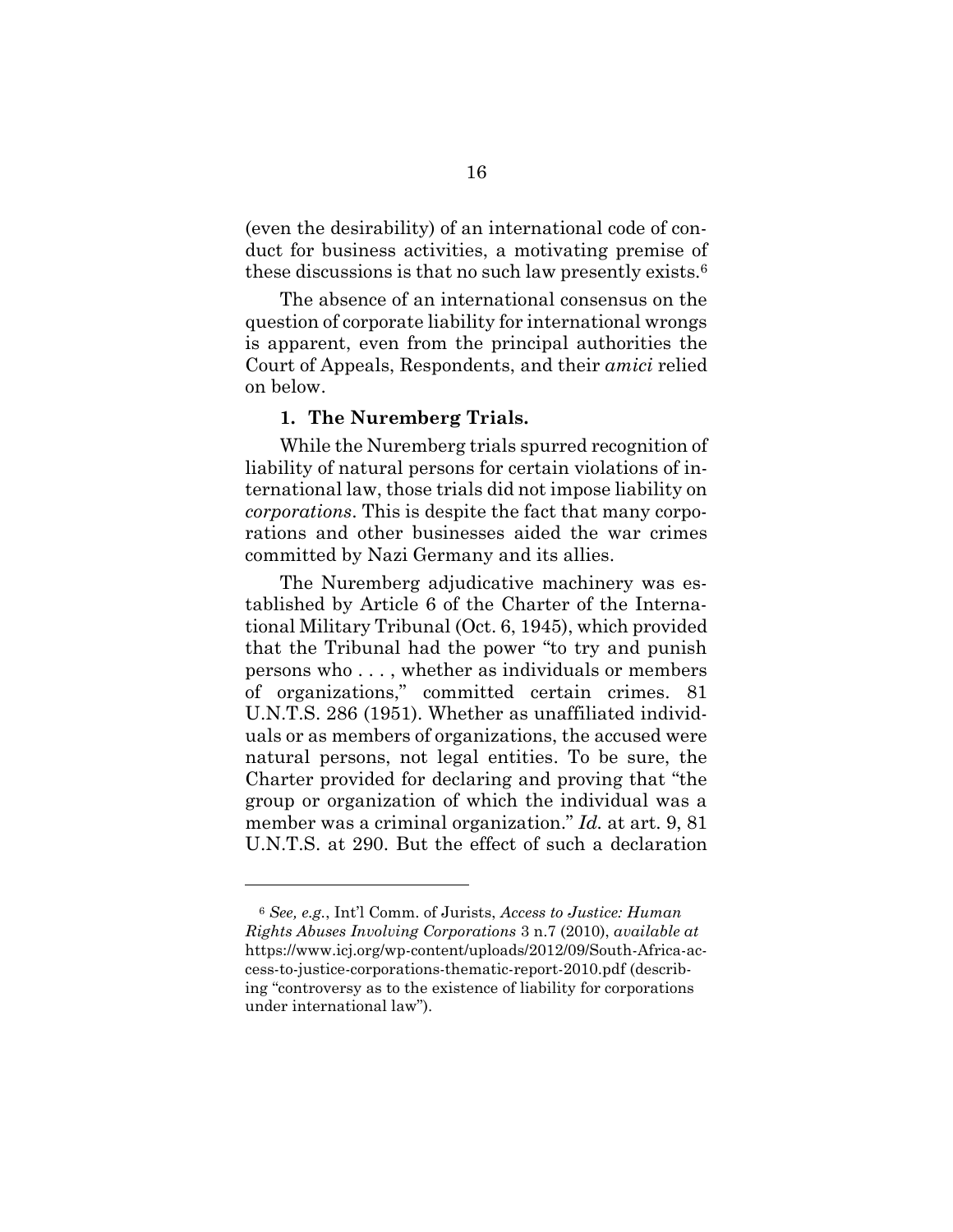was to make membership in such an organization a punishable offense—not enterprise liability based on *respondeat superior*. *See id.* at art. 10 (recognizing "the right to bring individuals to trial for membership [in the criminal organization]").

Even where a commercial organization was plainly involved in the commission of war crimes, only the individuals involved—not the entity—were prosecuted. For example, in a case involving the supplier of Zyklon B gas to Nazi concentration camps, the Nuremberg prosecutions were against only the individual who owned the firm, his deputy, and a senior technical expert for the firm; the firm itself was not the subject of prosecution. *See In re Tesch and Others* (Zyklon B Case), excerpted in *Ann. Digest and Reports of Public International Law Cases, Year 1946* (H. Lauterpacht ed., 1951) (heading: "Subjects of the Law of War").

The treatment of I.G. Farben also cannot serve as a precedent for corporate liability for a violation of customary international law. It is true that I.G. Farben and other companies that functioned as instrumentalities of the Nazi regime were stripped of their assets and dissolved. But, as Control Council Law No. 9 makes clear, these companies were dissolved pursuant to an action of the military occupation of Germany, not as adjudication of criminal liability of customary international law:

> In order to insure that Germany will never again threaten her neighbours or the peace of the world, and taking into consideration that I.G. Farbenindustrie knowingly and prominently engaged in building up and maintaining the German war po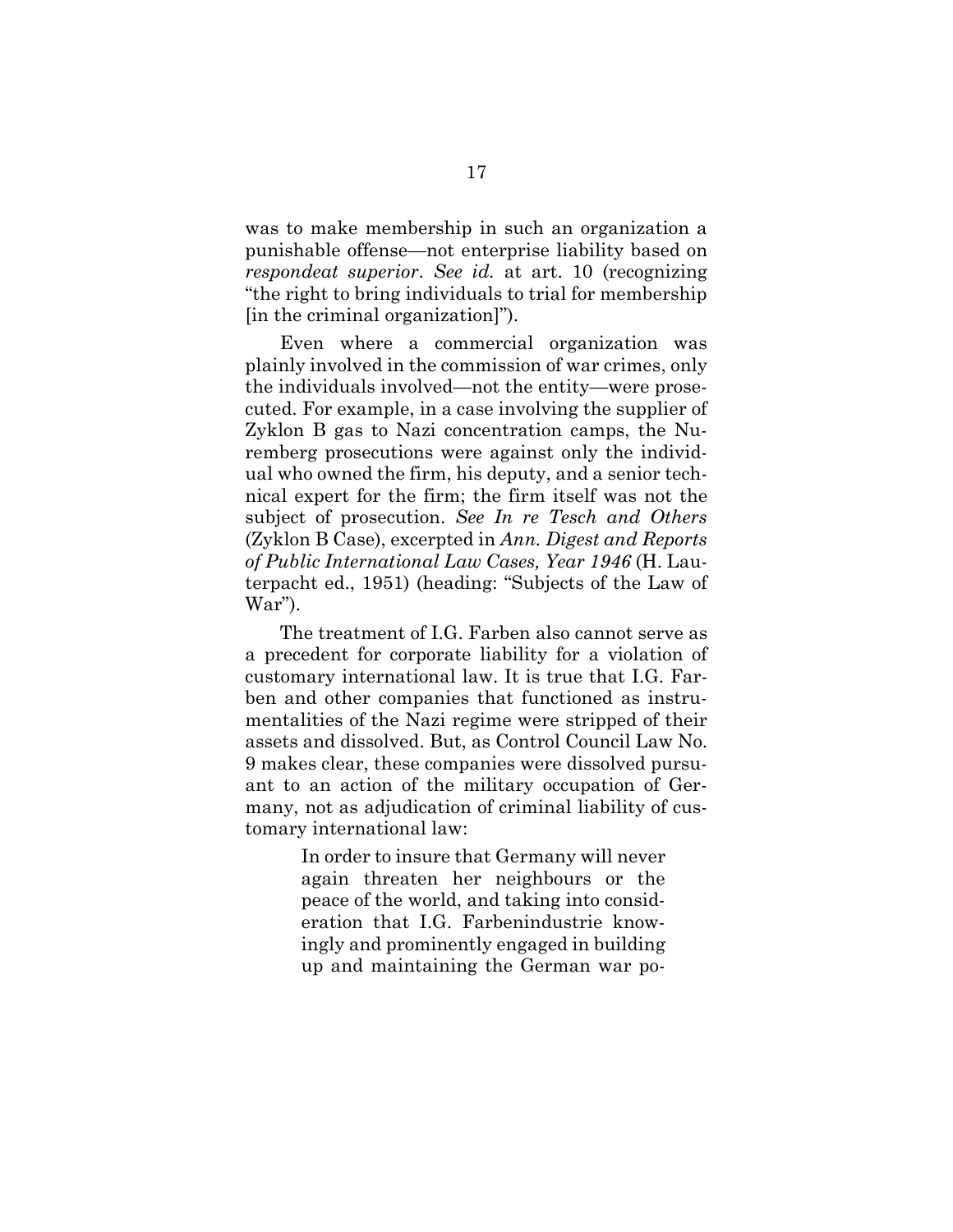tential, the Control Council enacts as follows: All plants, properties and assets of any nature situated in Germany which were . . . owned or controlled by I.G. Farbenindustrie . . . are hereby seized by and legal title thereto is vested in the Control Council.

Control Council Law No. 9, Preamble & Art. I (Nov. 30, 1945); *see also* Control Council Law No. 57 (Sept. 6, 1947) (providing for the "Dissolution and Liquidation of Insurances Connected with the German Labour Front," a Nazi organization). Indeed, the plurality opinion in *Jesner* recognized that the "United States Military Tribunal prosecuted 24 executives of the German corporation IG Farben" but that "Farben itself was not held liable." 138 S. Ct. at 1400.

That the Nuremberg trials did not extend liability to corporations is further reflected in the U.N. International Law Commission's 1950 commentary on the Nuremberg Tribunal. That commentary noted the distinction between individual and entity responsibility:

99. The general rule . . . is that international law may impose duties on individuals directly without any interposition of internal law. The findings of the [International Military] Tribunal were very definite on the question. . . . "That international law imposes duties and liabilities upon individuals, as well as upon States," said the judgment of the Tribunal, "has long been recognized." It added: "Crimes against international law are committed *by men, not by abstract entities*, and only by punishing individuals who commit such crimes can the provision of international law be enforced."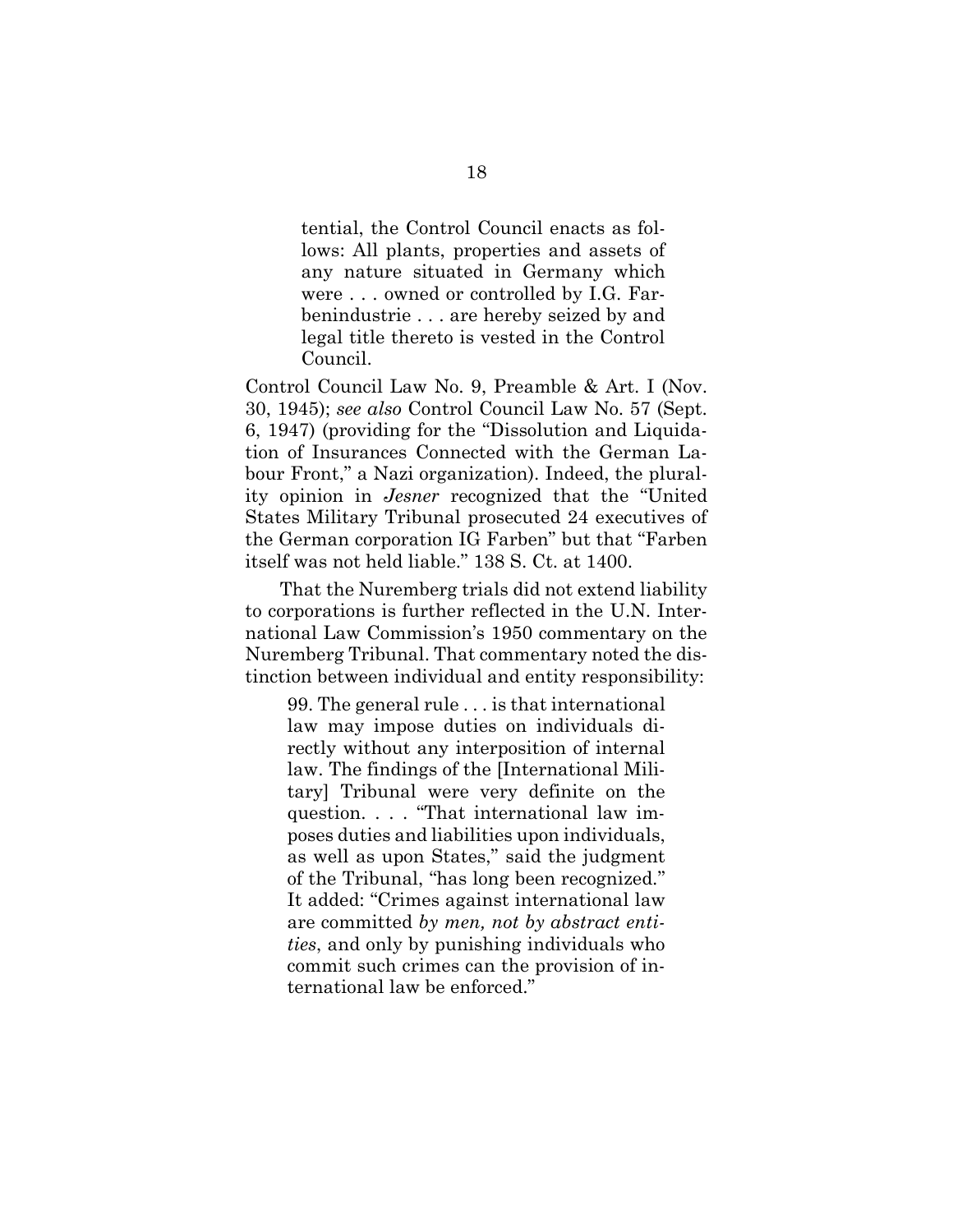Vol. II, *1950 Yearbook of the International Law Comm'n* 374 (2005 rep.) (emphasis added) (quoting 1 *Trial of the Major War Criminals before the International Military Tribunal* 223 (1947)).

#### **2. Other International Criminal Tribunals.**

The lack of any international consensus for corporate liability for violations of international law is also reflected in the statutes conferring jurisdiction on international criminal tribunals. For example, the statutes for the International Criminal Tribunal for the Former Yugoslavia and the International Criminal Tribunal for Rwanda both confer jurisdiction on those tribunals to try individuals only. *See* Statute of the International Crim. Trib. For the Former Yugoslavia, S.C. Res. 827, Art. 7(1), U.N. S/RES/827 (May 25, 1993); Statute of the International Criminal Tribunal for Rwanda, S.C. Res. 955, Art. 6(1), U.N. S/RES/955 (Nov. 8, 1994).

Consider also the recent judgment of the UN's Special Tribunal for Lebanon regarding the assassination of former Lebanese Prime Minister Rafik Hariri. *See Prosecutor v. Ayyash*, Stl-11-01/T/TC (U.N. Sp. Tr. for Lebanon Aug. 18, 2020). While the Tribunal had jurisdiction over four individuals who were members of Hezbollah, the Tribunal's jurisdiction did not extend to Hezbollah, the entity itself. *See id.* at 15 ("The Special Tribunal was established to prosecute individuals for the crimes within its jurisdiction.").

#### **3. The Rome Statute.**

Similarly, the Rome Statute establishing the International Criminal Court ("ICC") makes clear that its jurisdiction is limited to "Individual criminal responsibility." Rome Statute of the Int'l Crim. Ct., 2187 U.N.T.S. 38544, art. 25 (July 17, 1998) ("The Court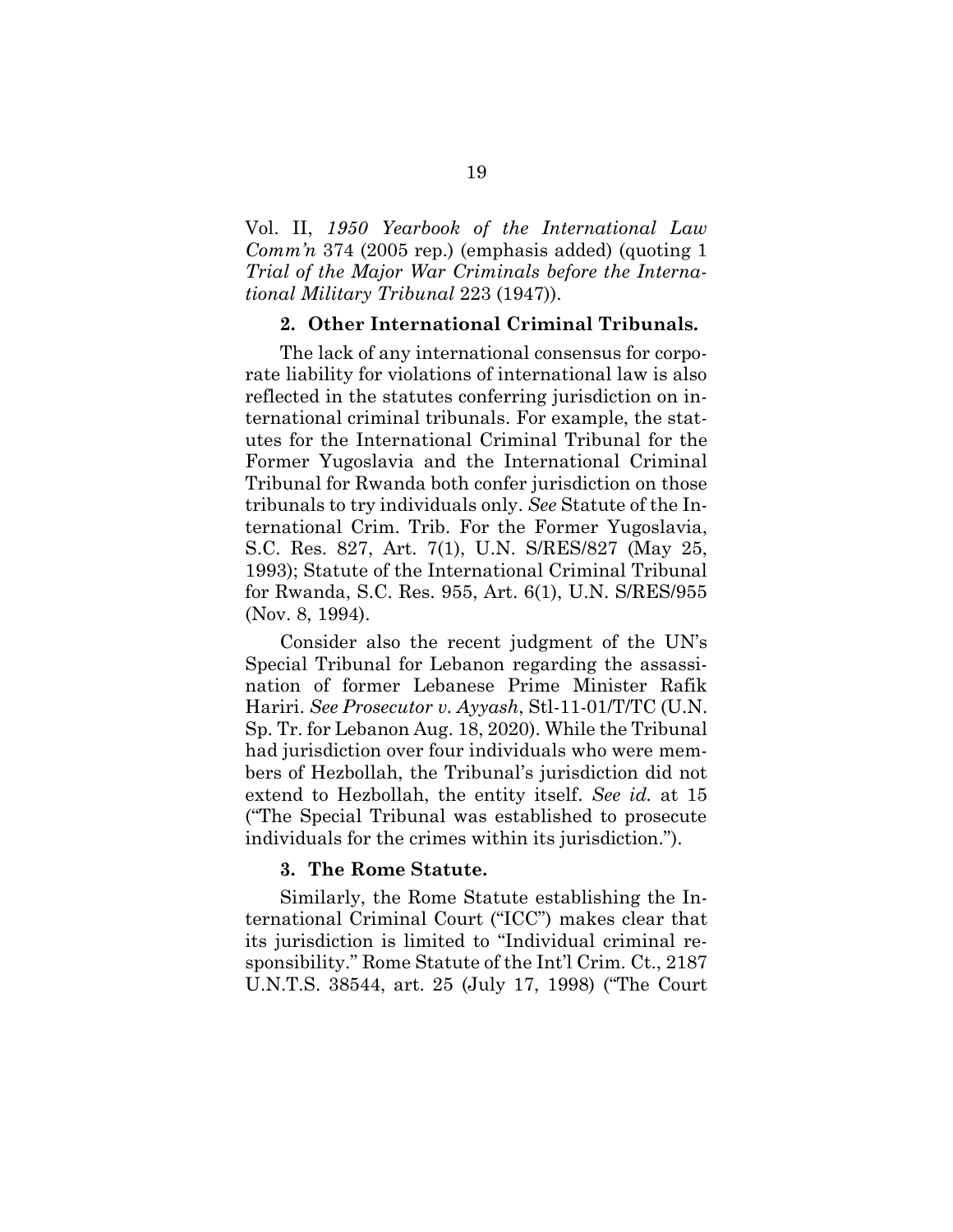shall have jurisdiction over natural persons pursuant to this Statute."). The decision to limit the ICC's mandate to natural persons reflected considerable disagreement among the signatory state over the issue of entity liability:

The decision whether to include "legal" or "juridical" persons within the jurisdiction of the court was controversial. The French delegation argued strongly in favour of inclusion since it considered it to be important in terms of restitution and compensation orders for victims. . . . [T]he [French] proposal was rejected for several reasons which as a whole are quite convincing. The inclusion of collective liability would detract from the Court's jurisdictional focus, which is on individuals. Furthermore, the Court would be confronted with serious and ultimately overwhelming problems of evidence. In addition, *there are not yet universally recognized common standards for corporate liability; in fact, the concept is not even recognized in some major criminal law systems*.

Kai Ambos, *Article 25*, *in* BECK ET AL., COMMENTARY ON THE ROME STATUTE OF THE INTERNATIONAL CRIMI-NAL COURT: OBSERVERS' NOTES, ARTICLE BY ARTICLE 477–78 (2d ed. 2008).

Other good reasons have been offered to limit the jurisdiction of international criminal tribunals to natural persons. For one, corporations across the globe enjoy different degrees of governmental support for their operations. Indeed, some corporations may be no more than extensions of their foreign state sponsors, which could lead to inconsistent regulation, or at least significant tensions, between states that are principal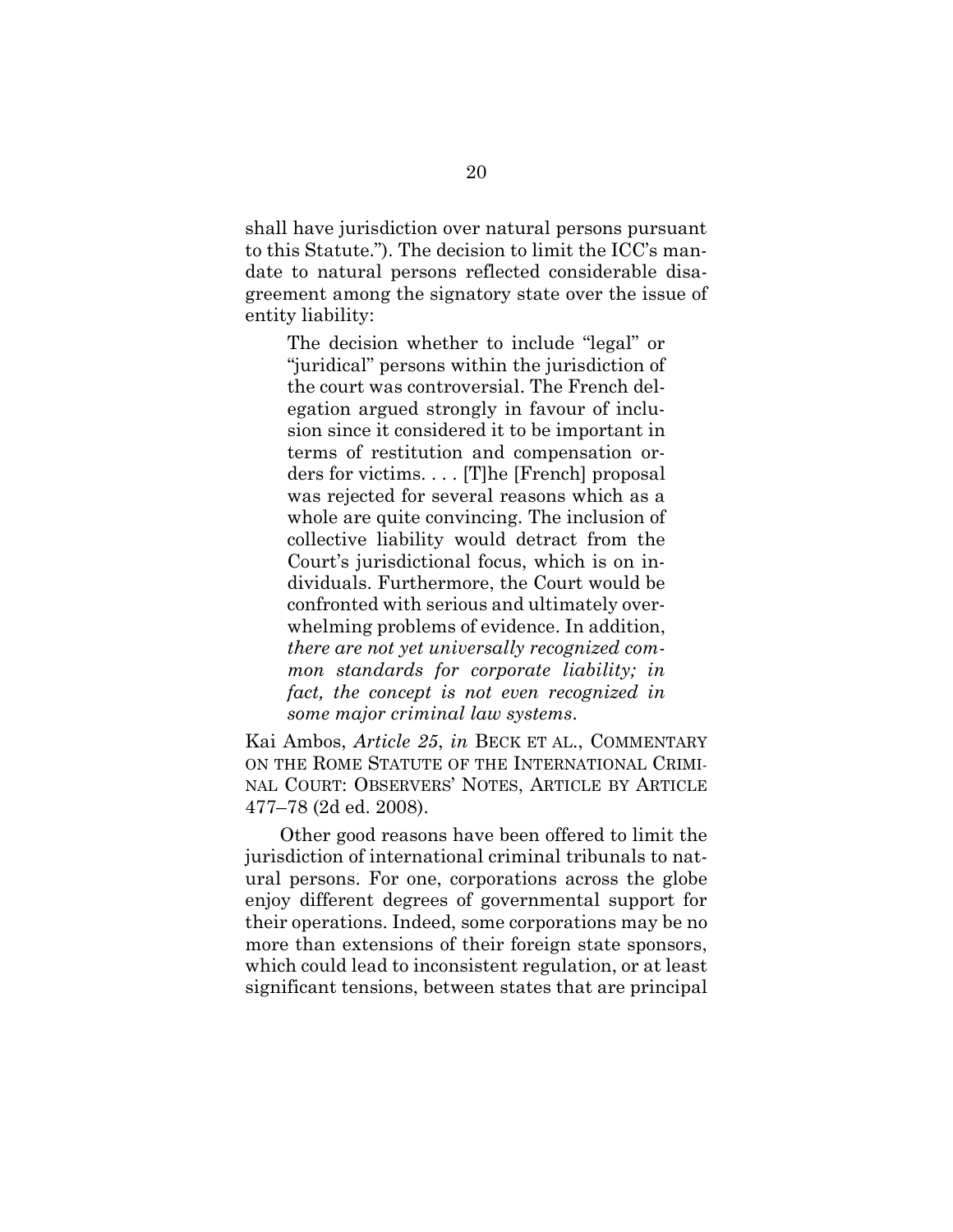funders of corporations and states where corporations conduct separate business activities. *See* Ian Brownlie, PRINCIPLES OF INTERNATIONAL LAW, 6 (5th ed. 1998, reprinted 2001) ("[I]t will not always be easy to distinguish corporations which are so closely controlled by governments as to be state agencies, with or without some degree of autonomy, and private corporations not sharing the international law capacity of a state.").

The absence of settled international law on corporate liability for international wrongs is reflected in the debates during the drafting of the Rome Statute. One widely discussed draft included jurisdiction over juridical entities, including private corporations. But liability was conditioned on a simultaneous criminal conviction of a natural person "who was in a position of control" of the entity and was acting on behalf of and with the explicit consent of the entity. *See* Andrew Clapham, *The Question of Jurisdiction Under International Criminal Law over Legal Persons: Lessons Learned from the Rome Conference on an International Criminal Court*, in LIABILITY OF MULTINA-TIONAL CORPORATIONS UNDER INTERNATIONAL LAW 150–51 (M.T. Kamminga and S. Zia-Zarifi, eds. 2000). Such requirements are far more onerous than U.S. domestic practices regarding corporate criminal liability. But even this restrictive text was dropped by the drafters of the Rome Statute due to an inability to satisfy all delegations' "queries about this innovative use of international criminal law." *Id.* at 157.

Federal courts considering ATS claims against private corporations have encountered a similar problem when considering plaintiffs' claims against parent companies' subsidiaries. In the *South Africa Apartheid Litigation*, for instance, plaintiffs sought to hold the parent companies liable on a theory of alter ego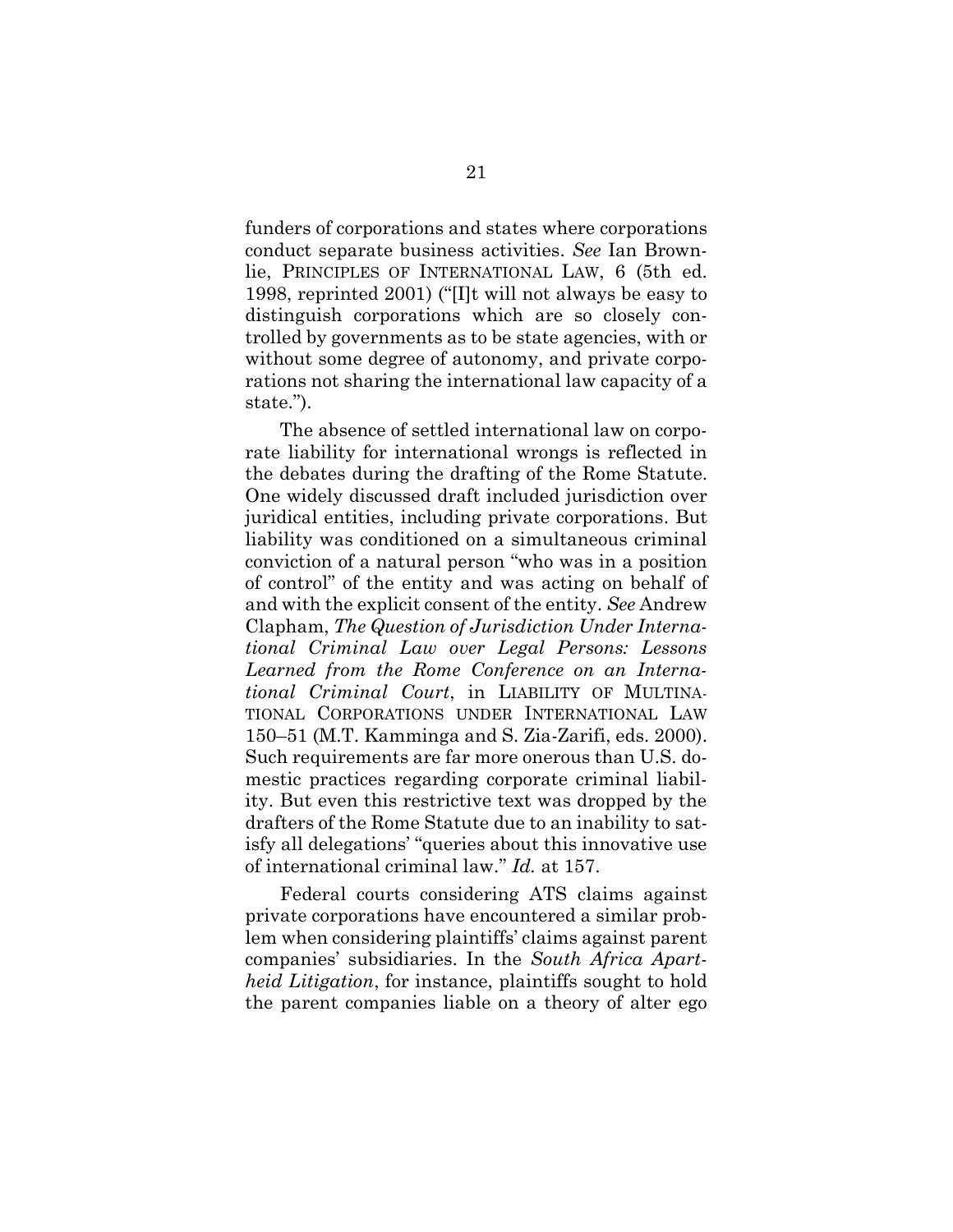and agency. 617 F. Supp. 2d 228, 270 (S.D.N.Y. 2009). As the court in that case acknowledged, the utter lack of international standards for "piercing the corporate veil" required the court to rely instead on federal common law. As the court put it, "the international law of agency has not developed precise standards to apply in the civil context." *Id.* at 271.

The lack of "precise standards" under international law is exactly what warrants rejection of Respondents' attempt to extend the ATS to corporations. Resorting to federal common law to determine principles of *international* law runs contrary to the ATS and to *Sosa*. The very necessity of such "gap filling" throws in sharp relief the innumerable practical obstacles of applying an "international law of agency" to derive an "international law of corporate liability" when no such law exists in the agreed upon, binding practice of nations.<sup>7</sup>

### <span id="page-30-0"></span>**C. Isolated Examples Of Corporate Liability Do Not Establish A Consensus.**

Given (i) the continuous international tradition from the post-war period to the present of limiting liability for violations of customary international law by non-state actors to individuals; (ii) the range of views regarding whether corporate liability should be included in the Rome Statute; (iii) the absence of "universally recognized common standards for corporate liability"; and (iv) the absence of the very concept in "some major criminal law systems," the liability of corporate defendants cannot be considered a universally supported rule of sufficient specificity and consensus to satisfy the requirements of *Sosa*. Moreover, there is

<sup>7</sup> *See* Julian G. Ku, *The Curious Case of Corporate Liability Under the Alien Tort Statute*, 51 Va. J. Int'l L. 353, 391–93 (2010).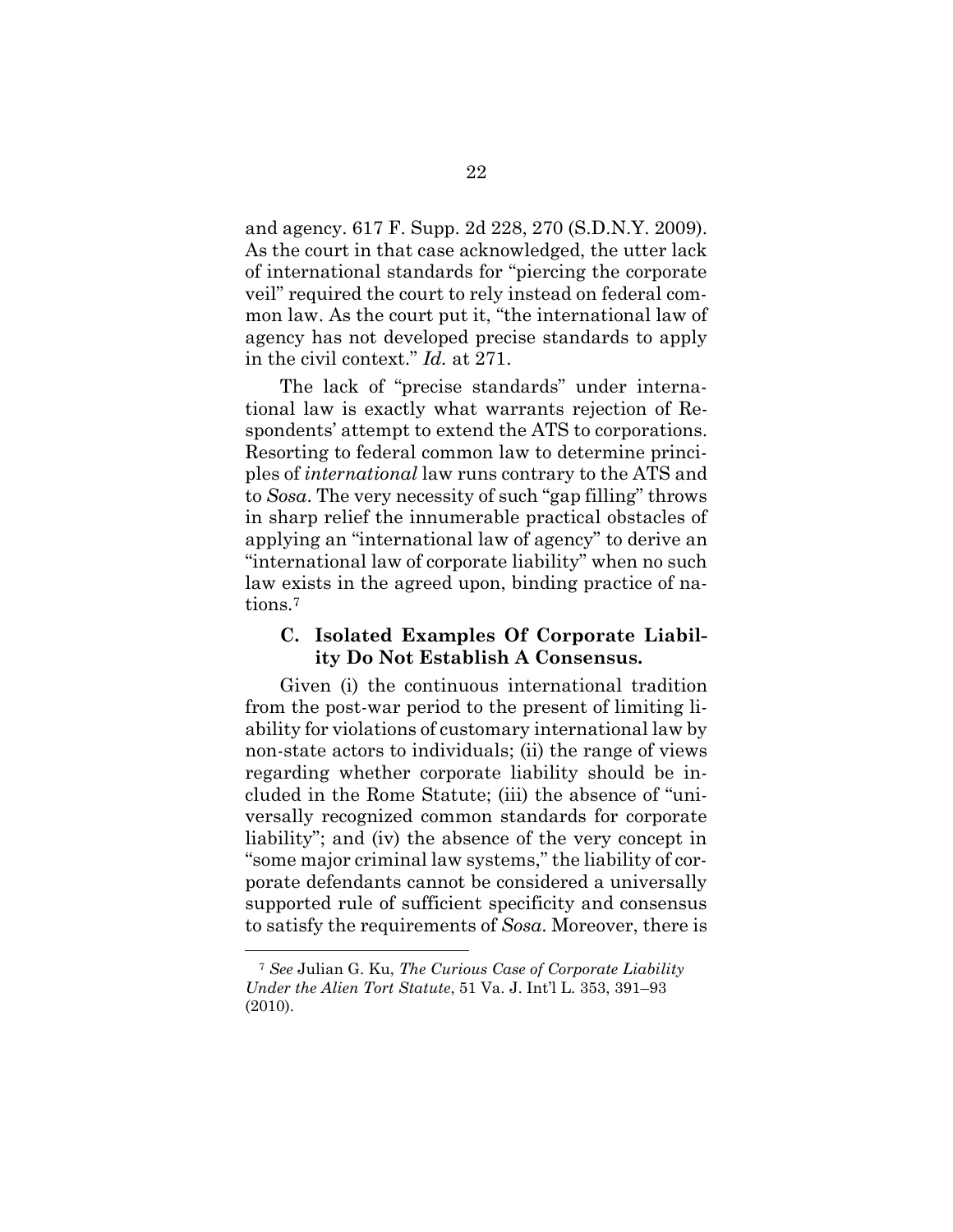a dearth of international-law precedents indicating the scope and occasion for corporate liability for the acts of its agents. Accordingly, allowing corporate liability under the ATS would inevitably require selective borrowings from U.S. domestic law to adjudicate violations of international law.

That said, it is not our position that international law completely bars corporate liability for international wrongs or that there have never been instances of corporate liability for international wrongs. The point, instead, is that such instances "fall[] far short of establishing a specific, universal, and obligatory norm of corporate liability," as *Sosa* requires. *Jesner*, 138 S. Ct. 1401 (Plurality Op.).

#### **1. Corporate Liability Under Early United States Law.**

As a general matter, in the early United States, corporations could sue and be sued, but whether they could be sued *in tort* was an open question at least until the 1820s—over three decades after passage of the ATS. *See* Gary T. Schwartz, *The Character of Early American Tort Law*, 36 U.C.L.A. L. Rev. 641, 648 (1989) ("[I]n the early nineteenth century there was real doubt as to whether corporations were generally vulnerable to liability in tort.").

One reason to exempt corporations from tort liability was technical—the requisite writs of *capias* and *exigent* did not lie against a corporation. In addition, the notion of "trespass presupposes 'a *personal* act of which the corporation is incapable in its collective capacity.'" *Id.* at 649, quoting 1 S. Kyd, *A Treatise on the Law of Corporations* 223 (1793). Accordingly, employers were generally free of liability for torts committed by employees because it was "suggested that an action brought directly against the tortious employee 'will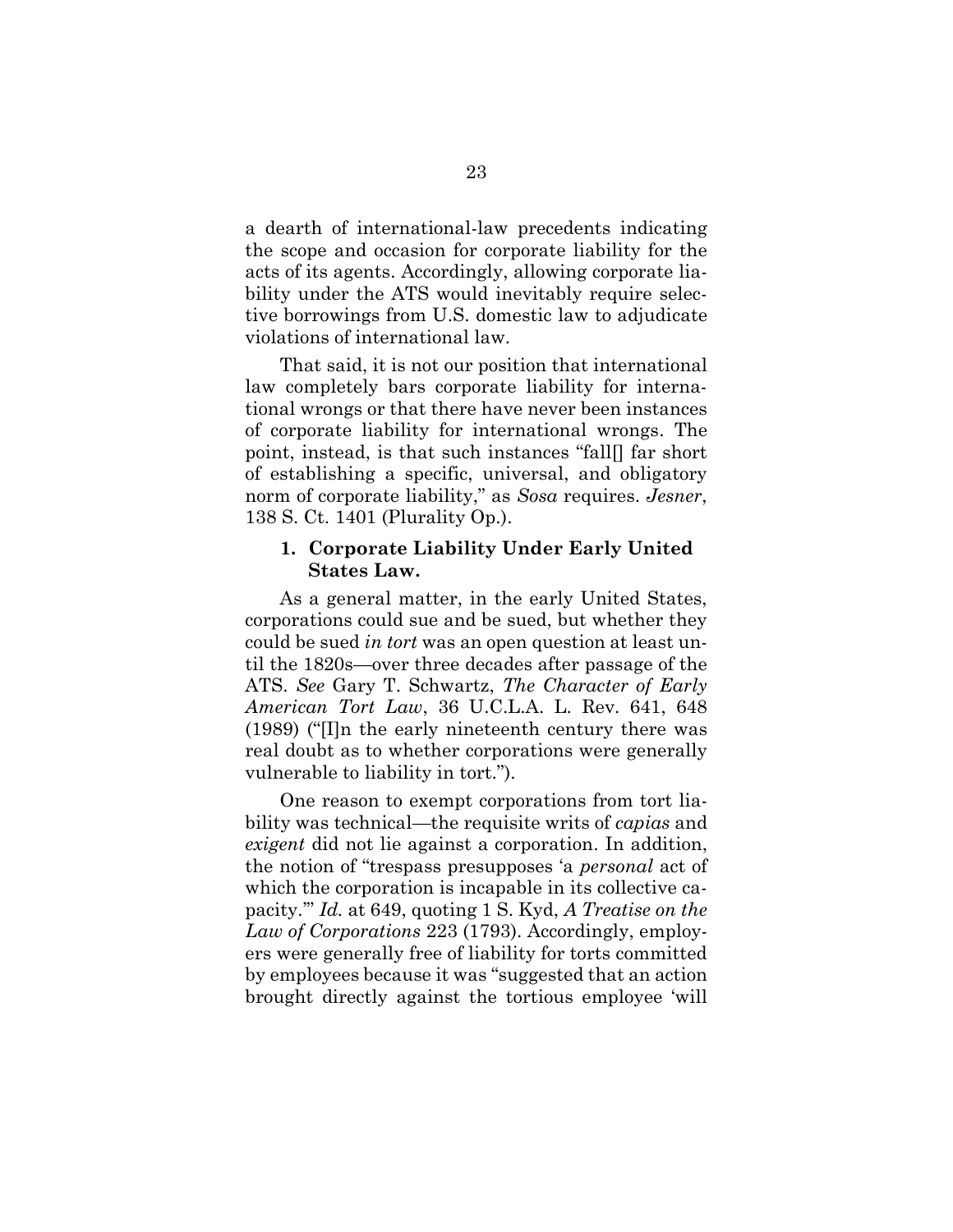answer the purpose of bringing the victim's right to a judicial determination.'" *Id.*

The limitations on corporate liability in tort in early U.S. law suggest that corporate tort liability was "probably [not] on [the] minds of the men who drafted the ATS." *Sosa*, 542 at 715.

Of course, corporate liability under American domestic law has changed considerably, but even so it is hardly automatic. For example, whether a particular federal law encompasses corporate liability still often requires litigation to resolve. *See, e.g.*, *Correctional Servs. Corp. v. Malesko*, 534 U.S. 61, 71 (2001) (private corporations providing halfway houses under contract with the Federal Bureau of Prisons were not subject to an implied cause of action for Fourth Amendment violations because corporate liability would shift the focus away from "the individuals directly responsible for the alleged injury"). And when Congress provided a cause of action for human rights violations in the Torture Victim Protection Act, it declined to provide for any form of corporate or organizational liability. Torture Victim Protection Act of 1991, 106 Stat. 73 (Mar. 12, 1992); *Mohamed v. Palestinian Auth.*, 566 U.S. 449 (2012). That fact alone "is all but dispositive of the present case." *Jesner*, 138 S. Ct. at 1404 (Plurality Op.).

## **2. Suits Against The British East India Company.**

Decisions involving the British East India Company also do not offer a clear precedent for holding modern private corporations liable for violations of international law. The British East India Company reflected aspects of both a private company and a sovereign. It had some of the same rights of private persons, but it also exercised monopoly power and sovereign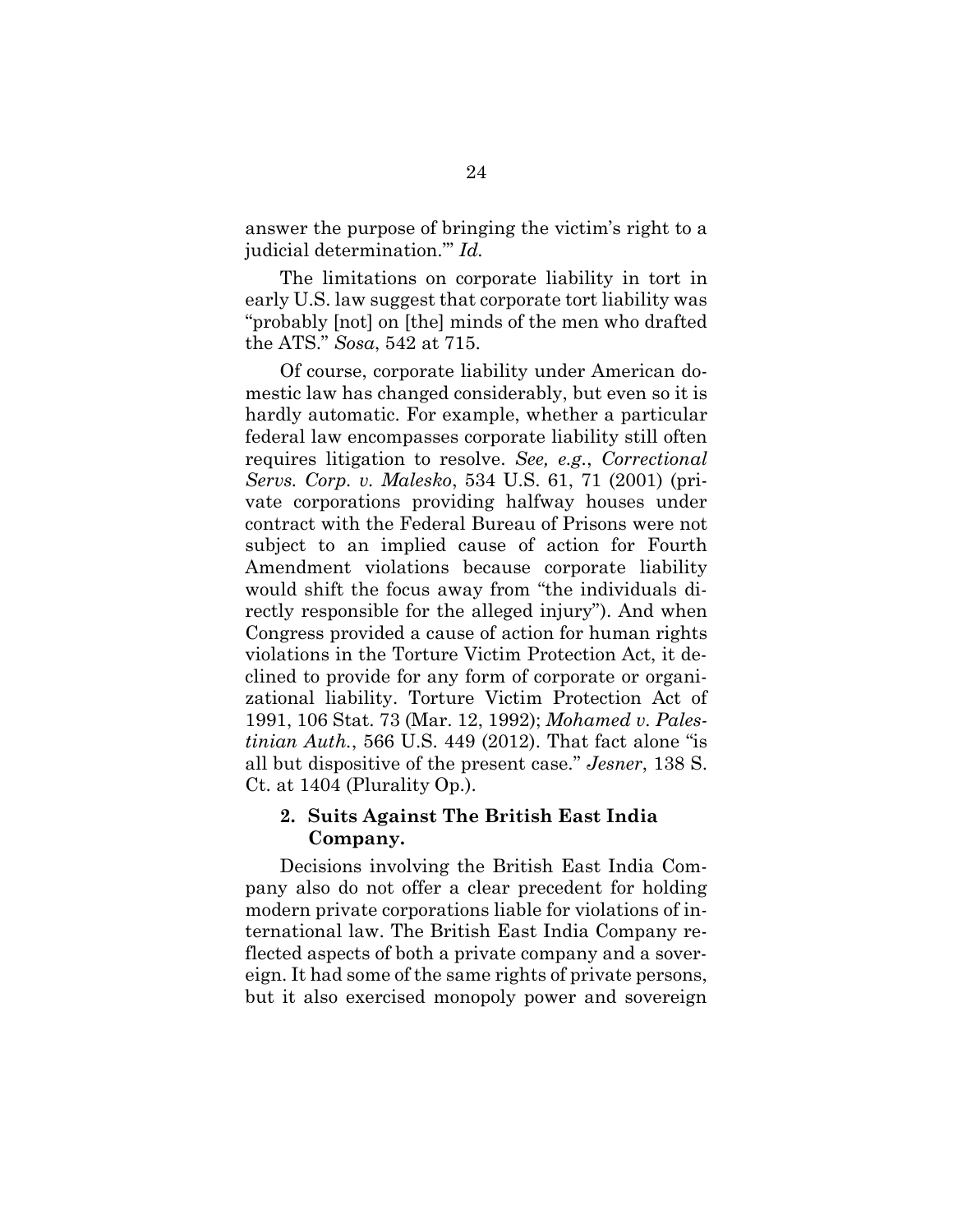authority over extensive territory. *See, e.g.*, *Nabob of the Carnatic v. East India Company*, 30 Eng. Rep. 391, 401 (H.L. 1791) ("[B]y the law and municipal constitution of this country the Company having a right to make war for the defence and melioration of their trade, are advised, that they being armed by the charters and municipal authority of this country with that power, stand[s] in all respects relating to the exercise of it in the same condition as if sovereigns.").

Given the British East India Company's dual character—private company and sovereign—the decisions involving it are more akin to evolving decisional law in England and the United States gradually lifting official immunities to allow governments to be sued for certain conduct, usually by means of suit against the government agents personally, <sup>8</sup> while shielding other conduct from liability. These decisions provide scant guidance as to whether the ATS authorizes suits against private corporations for violations of customary international law.

### **3. "Pirates, Inc." And In Rem Suits In Admiralty.**

There has been considerable emphasis by those arguing for corporate liability under the ATS that if piracy was indeed a "paradigm" offense in enacting the ATS, it is highly unlikely that Congress would

<sup>8</sup> *See generally*, LOUIS L. JAFFE, JUDICIAL CONTROL OF ADMIN-ISTRATIVE ACTION, ch.4 (1965). In this regard, we note that a case relied on by Respondents below, *The Case of the Jurisdiction of the House of Peers, between Thomas Skinner, Merchant, and the East-India Company*, 6 State Trials 710 (H.L 1666), the judgment of the House of Lords for Skinner was overturned by the House of Commons on jurisdictional grounds and vacated by King Charles II. *Id.* at 727–28.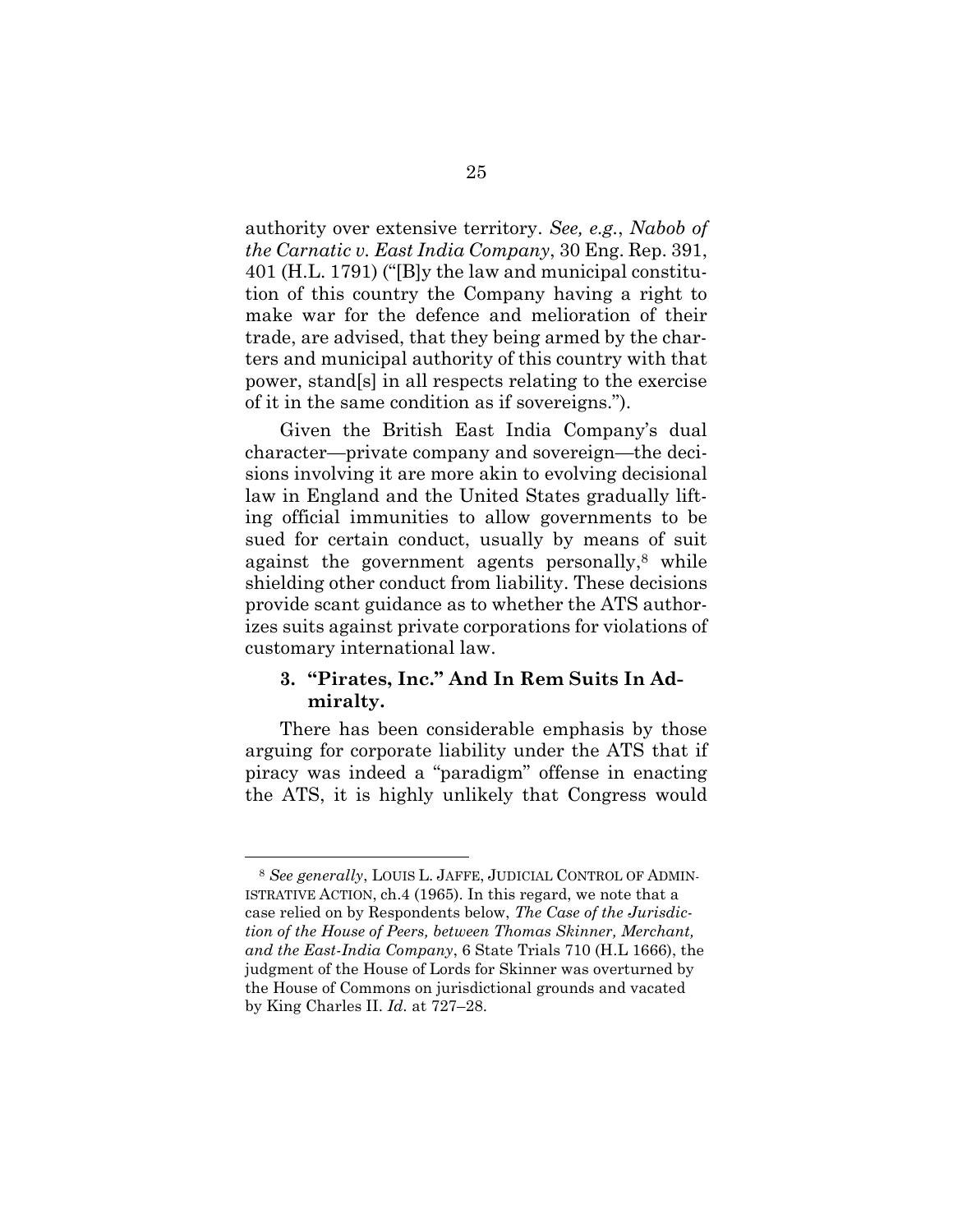have intended to exclude a corporation funding piratical conduct from the ATS's reach. But, as made clear at the Nuremberg Trials, and this Court's decision in *Malesko*, if the focus of the law is on establishing personal responsibility for the wrongdoing of individuals, the introduction of corporate or enterprise liability may be thought to dilute the condemnatory effect of the law. *See* Part II.B.1 *supra*; *Malesko*, 534 U.S. at 69 ("To the extent aggrieved parties had less incentive to bring a damages claim against individuals, the deterrent effects of the *Bivens* remedy would be lost." (internal quotation marks omitted)).

In any event, piracy differed from the other paradigm offenses because the proceedings were in rem, and thus "operated as a fine against the principals, those who had directly violated international law." Eugene Kontorovich, *A Tort Statute, With Aliens and Pirates*, 107 Nw. U. L. Rev. Colloq. 100, 111 (2012). "Modern corporate liability, by contrast, seeks to impose costs on diffuse absentee shareholders, who do not exercise direct control over the international law violations of their corporate agents." *Id.*

The limitations of in rem piracy suits demonstrate their inadequacy as precedent to establish corporate liability as an international norm under the ATS. While the personal innocence of a ship owner was no defense to condemnation, liability for piracy was capped at the value of the condemned ship, unlike the modern tort principles that include enterprise liability and full compensation for victims. *Id.* at 112–113.

### **4. Corporate Liability In The EU And Related Countries.**

Cherry-picked examples of other nations extending criminal liability to corporations in certain situations are also not reliable precedents to establish a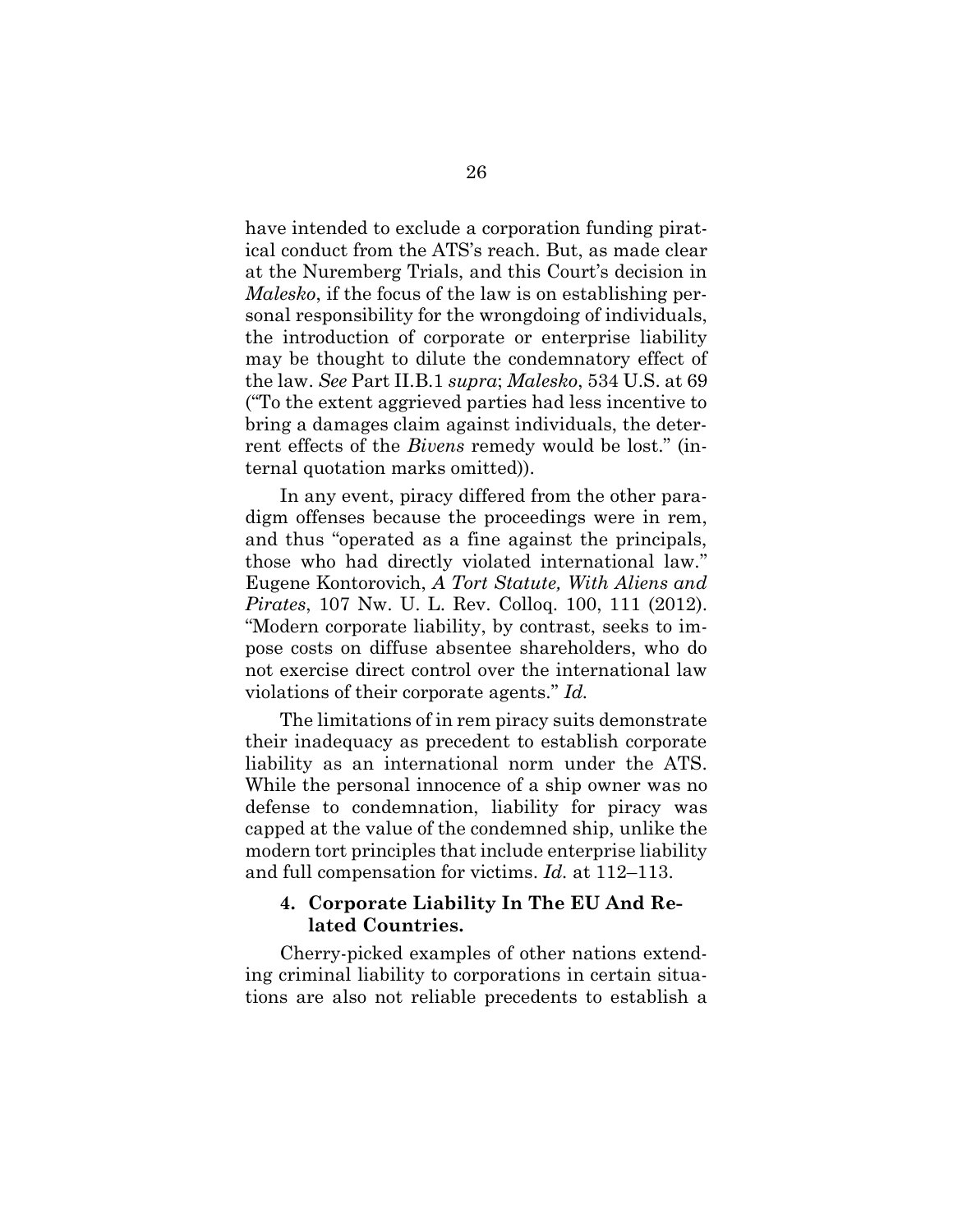broad international consensus of corporate liability for international law violations. To the contrary, a closer look reveals a lack of uniformity among the world's nations.

A 2012 study funded by the European Commission compared the treatment of corporate criminal liability across the EU member states and concluded that the "landscape is shattered": "Although there is a clear tendency in favour of corporate criminal liability, it is not generally accepted." VERMEULEN, ET AL., LIABILITY OF LEGAL PERSONS FOR OFFENCES IN THE EU, 9 (2012). The study noted that 5 EU member states— Bulgaria, Germany, Greece, Latvia, and Sweden—did not provide for corporate criminal liability at all. Other commentators have noted that "[n]ot even the intellectual Anglo-Saxon world can, at any way, be said to be solidly undivided on corporate criminal liability." ANTONIO FIORELLA, CORPORATE CRIMINAL LIA-BILITY AND COMPLIANCE PROGRAMS VOL. II: TOWARDS A COMMON MODEL IN THE EUROPEAN UNION, 61–62 (Jovene ed. 2012).

Unsurprisingly, the Governments of the United Kingdom and the Netherlands have previously argued to this Court there is no international-law consensus on corporate civil liability either. "[C]ustomary international law simply does not support a finding by this Court," those Governments contended, "that corporations would be liable *as a matter of international* law when they engage in conduct that would be a violation of customary international law if done by a state." Br. of the Gov'ts of the United Kingdom of Great Britain and Northern Ireland and The Kingdom of the Netherlands as Amici Curiae in Support of the Respondents, *Kiobel v. Royal Dutch Petrol. Co.*, 10-1491, at 9 (Feb. 3, 2012).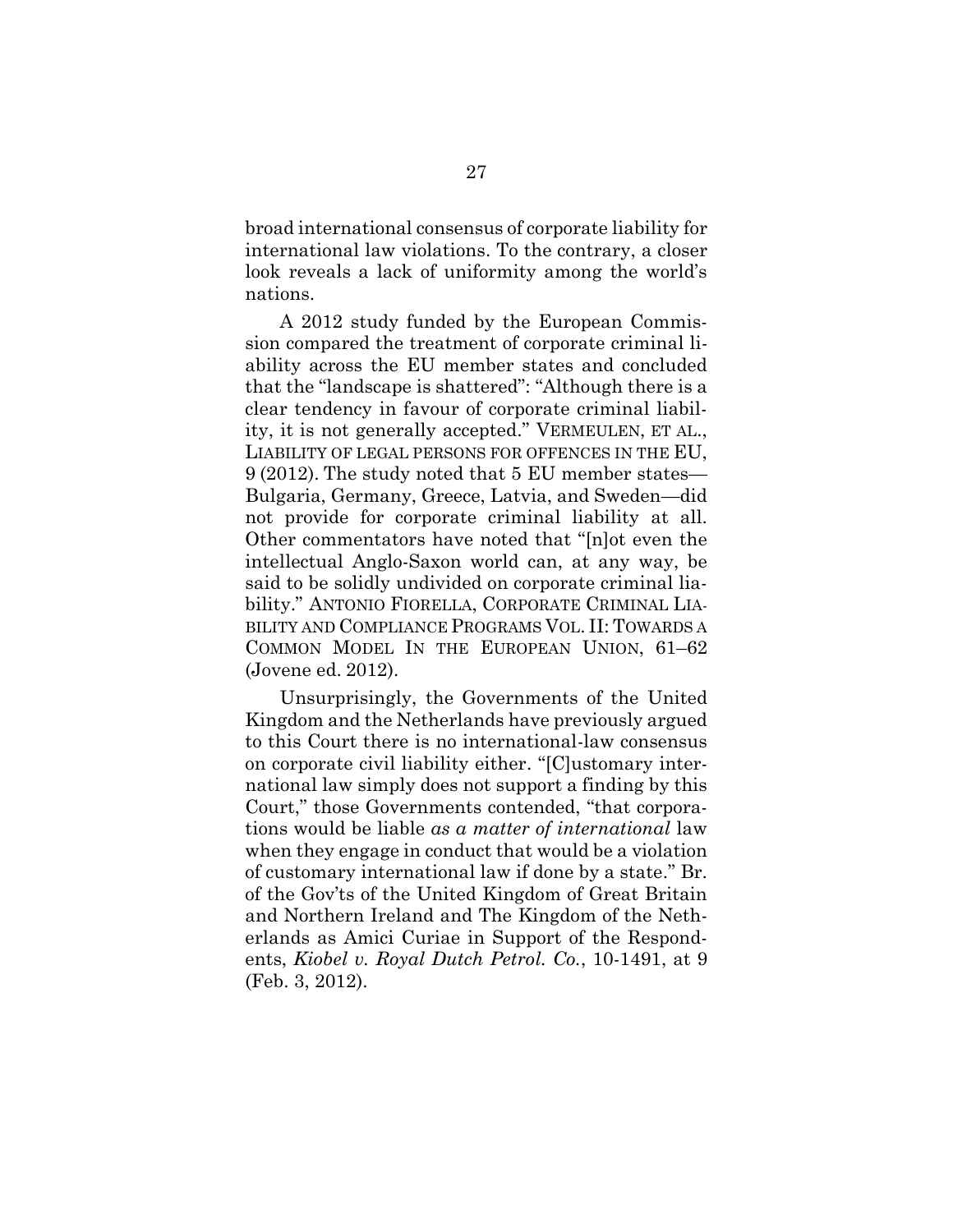The lack of uniformity among EU and Anglo-American legal systems undermines the relevance of any one-off examples of corporate liability that Respondents or their *amici* might offer.

#### **5. International Convention On The Financing Of Terrorism.**

A final example advanced by proponents of corporate liability under the ATS is the International Convention for the Suppression of the Financing of Terrorism. As the *Jesner* plurality noted, this treaty "imposes an obligation on 'Each State Party' 'to enable a legal entity located in its territory or organized under its laws to be held liable when a person responsible for the management or control of that legal entity has, in that capacity' violated the Convention." *Jesner*, 138 S. Ct. at 1401 (Plurality Op.) (citing International Convention for the Suppression of the Financing of Terrorism, Dec. 9, 1999, S. Treaty Doc. No. 106–49, 2178 U.N.T.S. 232). The plurality rightly rejected the relevance of the Convention because, "by its terms," the Convention "imposes its obligations only on nationstates 'to enable' corporations to be liable in certain circumstances under domestic law." *Id.* 

More could be said. In 2002, Congress had already codified the United States' obligations under the Convention. *See* Suppression of the Financing of Terrorism Convention Implementation Act of 2002, Pub. L. 107-197, 116 Stat. 721, (Jun. 25, 2002); 18 U.S.C. § 2339C. While the 2002 statute created a civil penalty against "any legal entity located within the United States or organized under the laws of the United States" that violates the statutory prohibition against financing terrorism, the penalty may be recovered by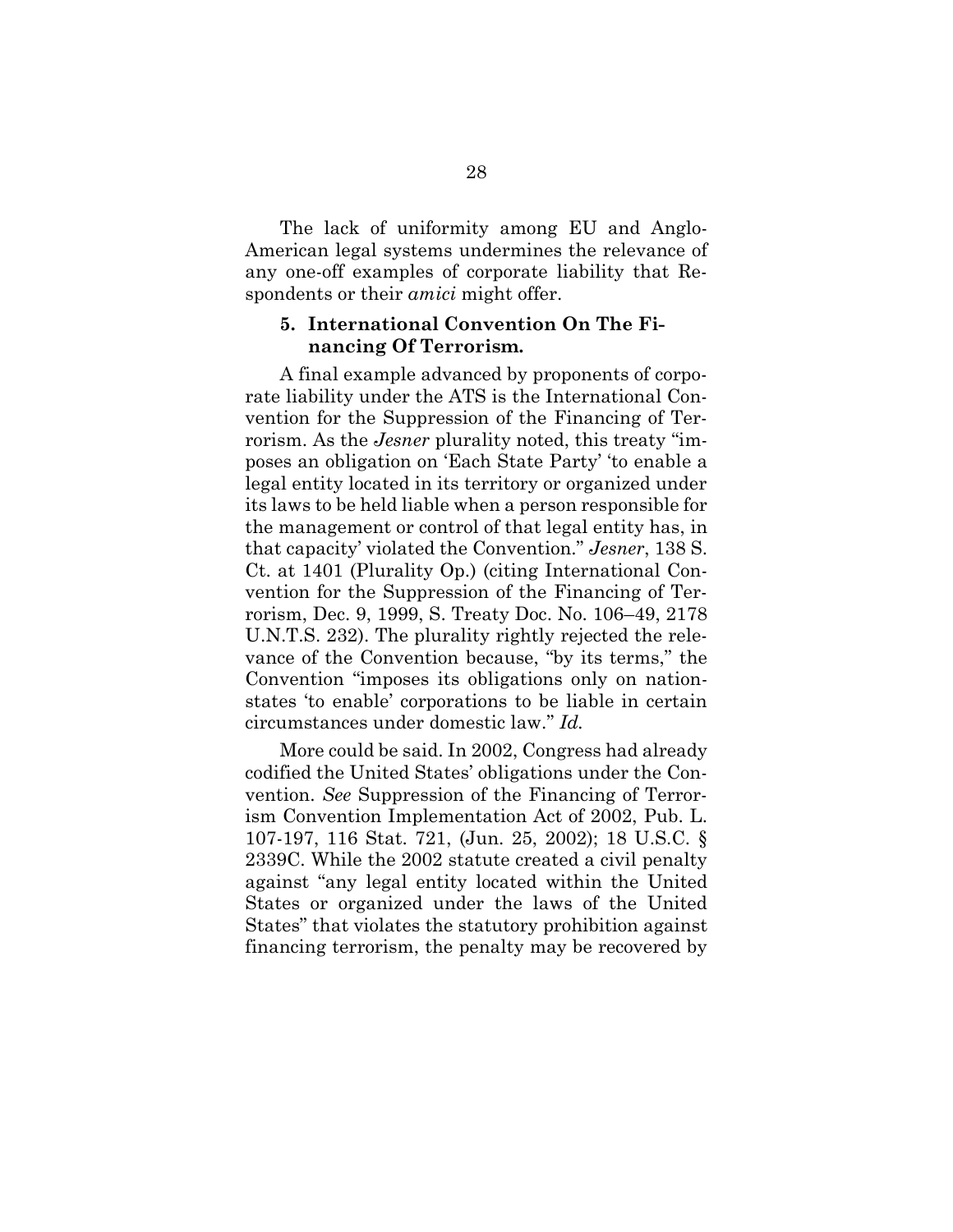the U.S. government *only* and provides no private action for damages. *See id.* at § 2339C(f). 9

In sum, the Convention contradicts, rather than supports, the case for an international consensus to hold corporations generally liable for law-of-nations violations.<sup>10</sup>

\* \* \*

There was no international law consensus in 1789, and there is none today, that private corpora-

<sup>9</sup> Moreover, the implementation statute for the Financing of Terrorism Convention does not reflect the U.S. common law principle of *respondeat superior* – that the corporation is liable for the torts of its employees committed in the course of employment even in the absence of ratification or specific authorization – but requires as a condition of entity liability that "the person responsible for the management or control of that legal entity has, in that capacity, committed" the offense. 18 U.S.C. § 2339C(f); Samuel Estreicher, *Taking Treaty-Implementing Statutes Seriously, in The Restatement and Beyond: The Past, Present, and Future of the Foreign Relations Law of the United States*, ch.3 (Paul B.Stephan & Sarah H. Cleveland eds., Oxford University Press, 2020).

<sup>10</sup> Rather than stretching a 1789 enactment to reach corporations that were not generally suable in this country at the time, and that are not suable on a theory of *respondeat superior* even today in many countries (at least in the absence of a prior criminal judgment), Congress can certainly deal with the issue of corporate responsibility for specified international wrongs. Section 2339C, discussed above, is one such example. Another example is 18 U.S.C. § 2333(a), which authorizes a civil action for U.S. nationals injured by "an act of international terrorism," as specifically defined in 18 U.S.C. § 2331, committed, planned or authorized by a "foreign terrorist organization," as specifically designated by the Secretary of State under the Immigration and Nationality Act, 8 U.S.C. § 1189, and aiders and abettors of such organization in that act.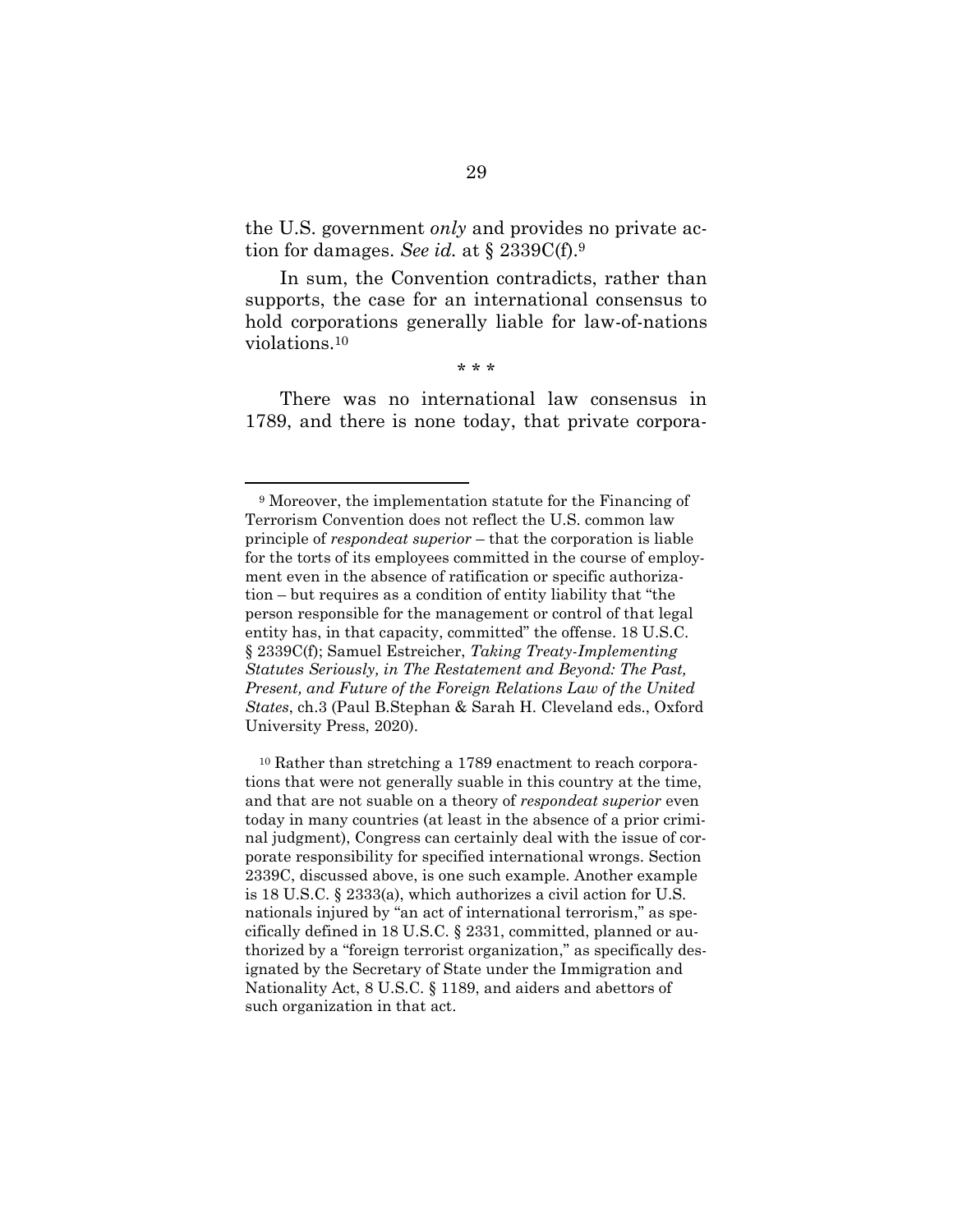<span id="page-38-0"></span>tions are suable for violations of customary international law. Accordingly, Respondents cannot maintain a cause of action against Petitioners under the ATS.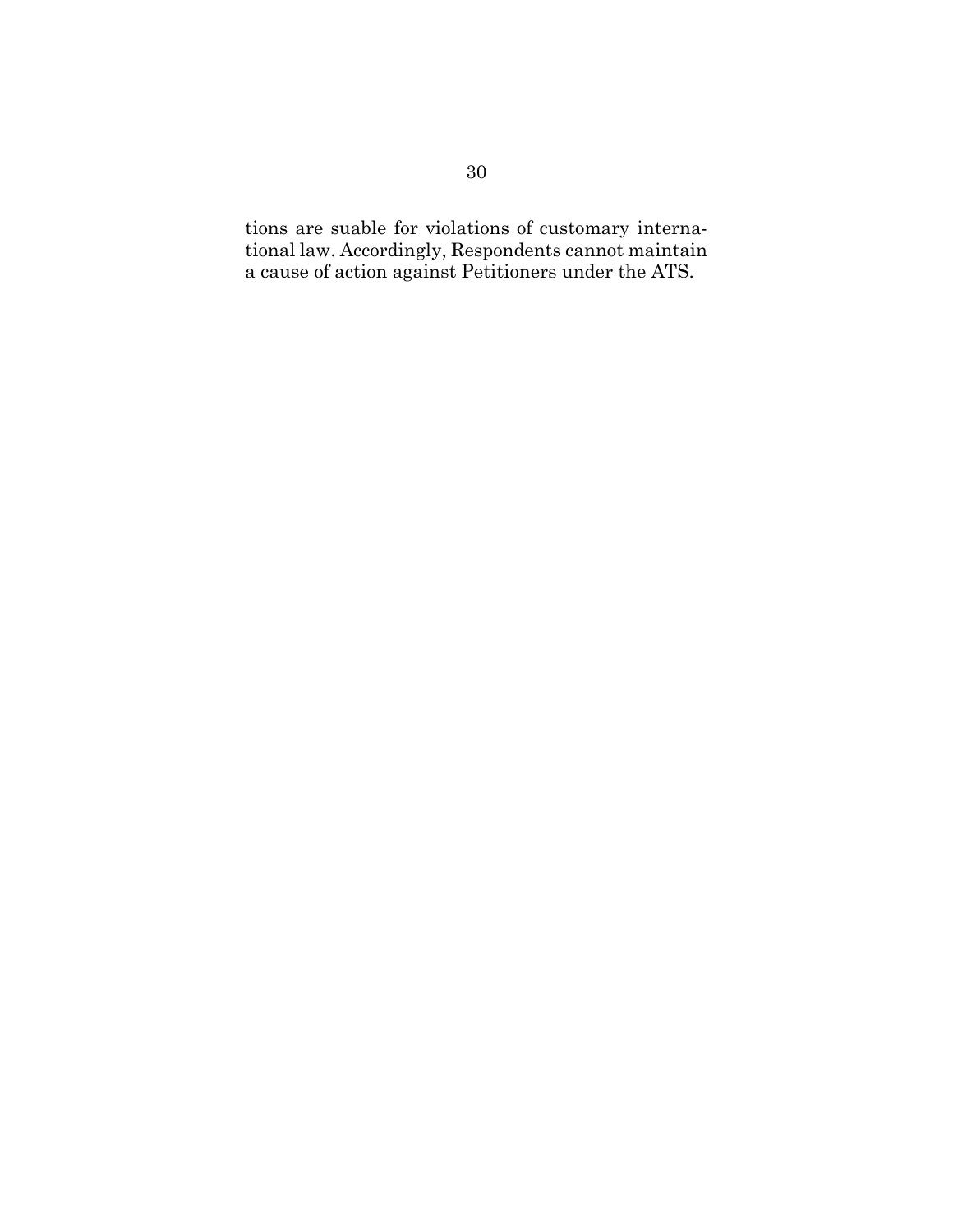### **CONCLUSION**

The judgment of the Court of Appeals should be reversed.

Respectfully submitted,

SAMUEL ESTREICHER *Counsel of Record* NYU SCHOOL OF LAW 40 Washington Sq. So. New York, NY 10012 (212) 998-6226 samuel.estreicher@nyu.edu

<span id="page-39-0"></span>VINCENT LEVY DANIEL M. SULLIVAN DANIEL M. HOROWITZ HOLWELL SHUSTER & GOLDBERG LLP 425 Lexington Ave. New York, NY 10017 (646) 837-5151

September 8, 2020 *Counsel for Amici Curiae*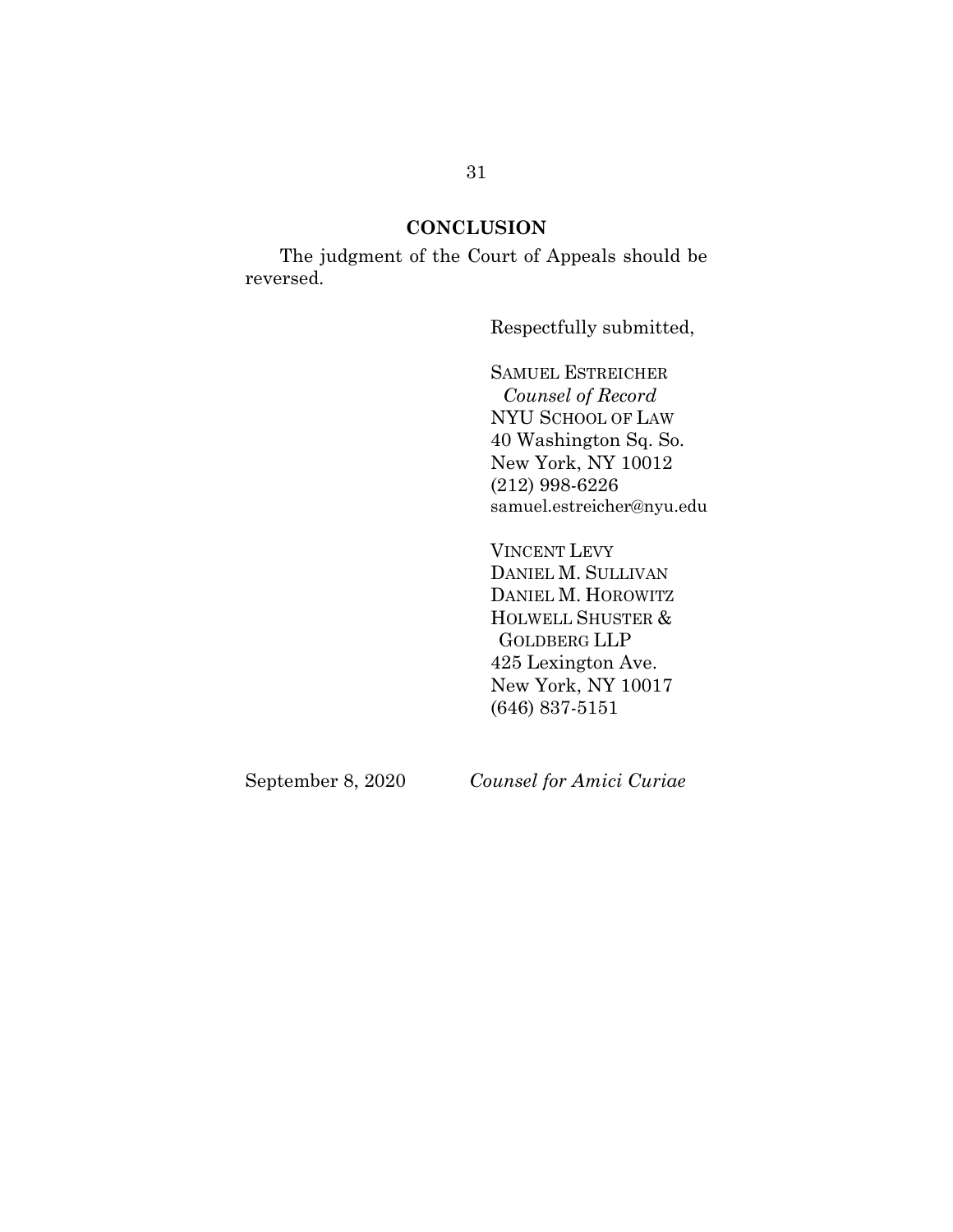#### **APPENDIX\***

*Amici* consist of the following professors:

- 1. **Samuel Estreicher** is the Dwight D. Opperman Professor of Law at New York University School of Law.
- 2. **Kenneth Anderson** is Professor of Law at Washington College of Law, American University.
- 3. **Eugene Kontorovich** is Professor of Law at George Mason University Scalia Law School, and director of its Center for the Middle East and International Law.
- 4. **Julian Ku** is the Maurice A. Deane Distinguished Professor of Constitutional Law at Hofstra University.
- 5. **John O. McGinnis** is George C. Dix Professor in Constitutional Law at Northwestern University School of Law.
- 6. **Jide Okechuku Nzelibe** is the Benjamin Mazur Summer Research Professor of Law at Northwestern University Pritzker School of Law.

<sup>\*</sup> Institutional affiliations are noted only for the purpose of identification. This brief does not purport to represent the views of any person or institution other than *Amici*.